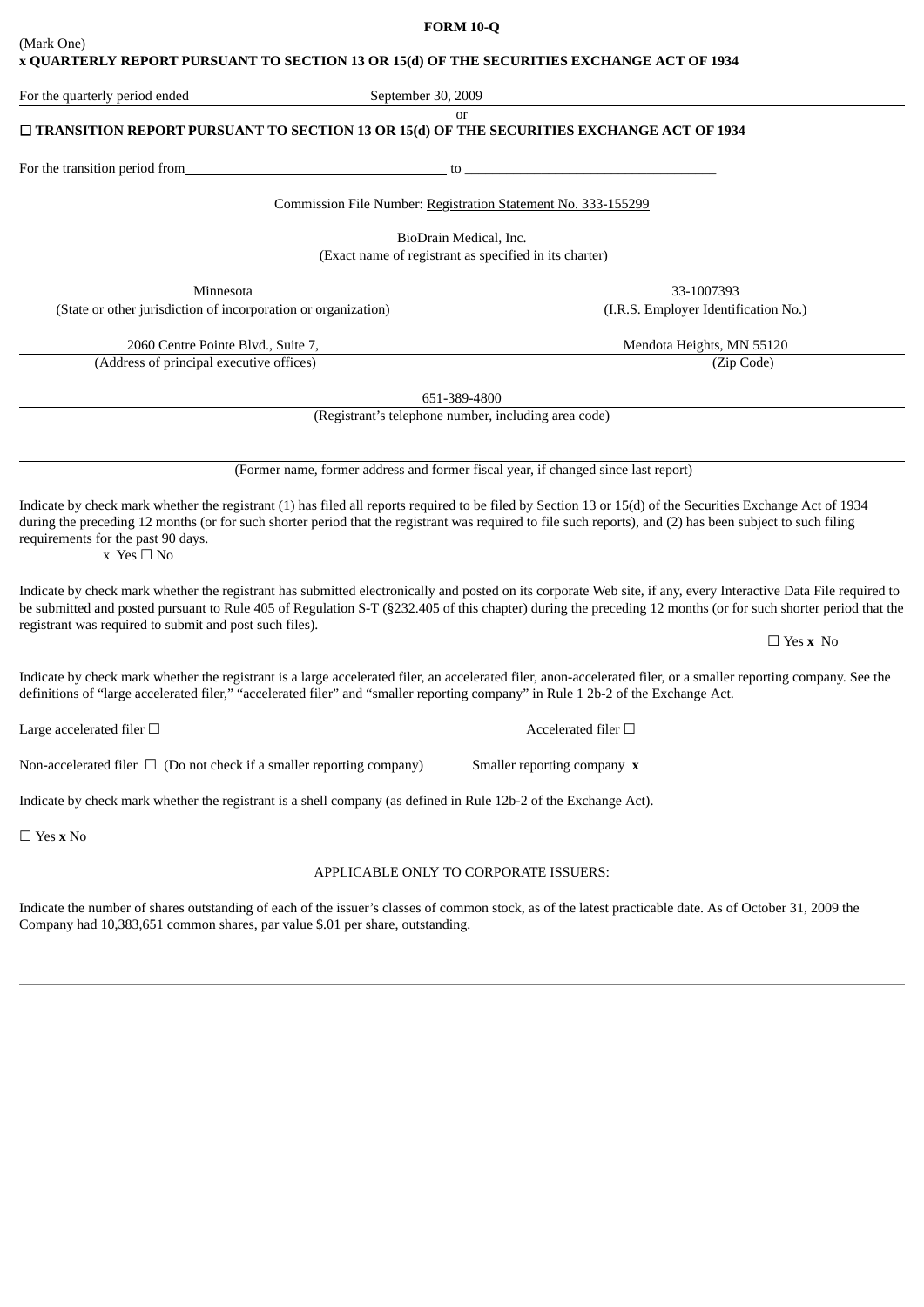# **BIODRAIN MEDICAL, INC.** TABLE OF CONTENTS

|                                            |                                                                                                                         | Page No.       |
|--------------------------------------------|-------------------------------------------------------------------------------------------------------------------------|----------------|
|                                            | PART I. FINANCIAL INFORMATION                                                                                           |                |
| Item 1.                                    | <b>Condensed Financial Statements</b>                                                                                   | 3              |
|                                            | Condensed Balance Sheets September 30, 2009 and December 31, 2008                                                       | 3              |
|                                            | Condensed Statements of Operations for three- and nine-month periods ended<br>September 30, 2009 and September 30, 2008 | $\overline{4}$ |
|                                            | Condensed Statements of Cash Flows for nine-month periods ended September 30, 2009<br>and September 30, 2008            | 6              |
|                                            | <b>Notes to Condensed Financial Statements</b>                                                                          | 7              |
|                                            | Item 2. Management's Discussion and Analysis of Financial Condition and<br><b>Results of Operations</b>                 | 16             |
|                                            | Item 3. Quantitative and Qualitative Disclosures About Market Risk                                                      | 23             |
| Item 4T. Controls and Procedures           |                                                                                                                         | 23             |
|                                            | PART II. OTHER INFORMATION                                                                                              |                |
| Item 1. Legal Proceedings                  |                                                                                                                         | 23             |
| Item 1A. Risk Factors                      |                                                                                                                         | 23             |
|                                            | Item 2. Unregistered Sales of Equity Securities and Use of Proceeds                                                     | 23             |
|                                            | Item 3. Defaults Upon Senior Securities                                                                                 | 24             |
|                                            | Item 4. Submission of Matters to a Vote of Security Holders                                                             | 24             |
| Item 5. Other Information                  |                                                                                                                         | 24             |
| Item 6. Exhibits                           |                                                                                                                         | 24             |
| <b>Signatures</b>                          |                                                                                                                         | 25             |
| <b>Exhibit Index</b><br>EX-31.1<br>EX-32.1 |                                                                                                                         | 25             |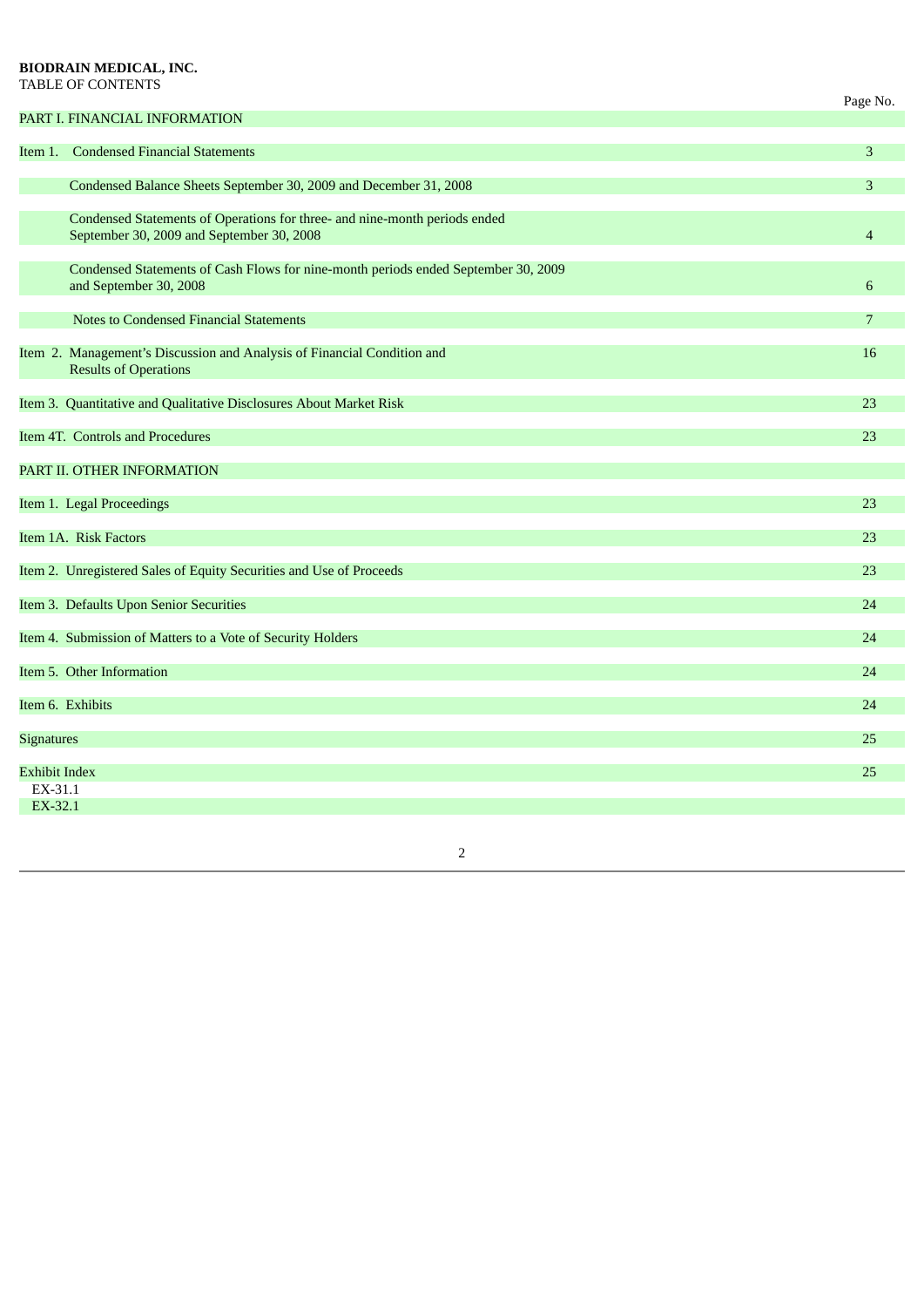## **BIODRAIN MEDICAL, INC. (A DEVELOPMENT STAGE COMPANY) CONDENSED BALANCE SHEETS**

|                                                                                            | September 30,<br>2009 |    | December 31,<br>2008     |
|--------------------------------------------------------------------------------------------|-----------------------|----|--------------------------|
|                                                                                            | (Unaudited)           |    |                          |
| <b>ASSETS</b>                                                                              |                       |    |                          |
| <b>Current Assets:</b>                                                                     |                       |    |                          |
| Cash                                                                                       | \$<br>68,197          | \$ | 463,838                  |
| Accounts receivable                                                                        | 15,737                |    |                          |
| Prepaid expense and other assets                                                           | 10,869                |    | 7,974                    |
| Restricted cash in escrow (See Note 4)                                                     | 163,333               |    | 163,333                  |
| <b>Total Current Assets</b>                                                                | 258,136               |    | 635,145                  |
| Fixed assets, net                                                                          | 9,867                 |    | 11,689                   |
| Intangibles, net                                                                           | 141,532               |    | 142,145                  |
| <b>Total Assets</b>                                                                        | \$<br>409,535         | S  | 788,979                  |
| LIABILITIES AND SHAREHOLDERS' DEFICIT                                                      |                       |    |                          |
| <b>Current Liabilities:</b>                                                                |                       |    |                          |
| Current portion of long term debt (See Note 8)                                             | \$<br>17,620          | \$ | 17,620                   |
| Current portion of convertible debt (See Note 8)                                           | 170,000               |    | 170,000                  |
| Accounts payable                                                                           | 686,066               |    | 497,150                  |
| Shares due investors under registration payment arrangement                                | 355,124               |    | $\overline{\phantom{a}}$ |
| Accrued expenses                                                                           | 296,267               |    | 305,248                  |
| Convertible debenture (See Note 7)                                                         | 10,000                |    | 10,000                   |
| <b>Total Current Liabilites</b>                                                            | 1,535,077             |    | 1,000,018                |
| Long term debt and convertible debt, net of discounts                                      |                       |    |                          |
| of \$19,619 and \$26,157 (See Note 8)                                                      | 94,821                |    | 98,406                   |
| Liability for equity-linked financial instruments (See Note 10)                            | 1,059,980             |    |                          |
| <b>Stockholders Deficit:</b>                                                               |                       |    |                          |
| Common stock, \$.01 par value, 40,000,000 authorized, 10,353,651 and 8,130,841 outstanding | 103,536               |    | 81,308                   |
| Additional paid-in capital                                                                 | 3,268,699             |    | 2,753,039                |
| Deficit accumulated during development stage                                               | (5,652,578)           |    | (3, 143, 792)            |
| <b>Total Shareholder' Deficit</b>                                                          | (2, 280, 343)         |    | (309, 445)               |
| Total Liabilities and Shareholders' Deficit                                                | \$<br>409,535         | \$ | 788,979                  |
|                                                                                            |                       |    |                          |

3

See Notes to Condensed Financial Statements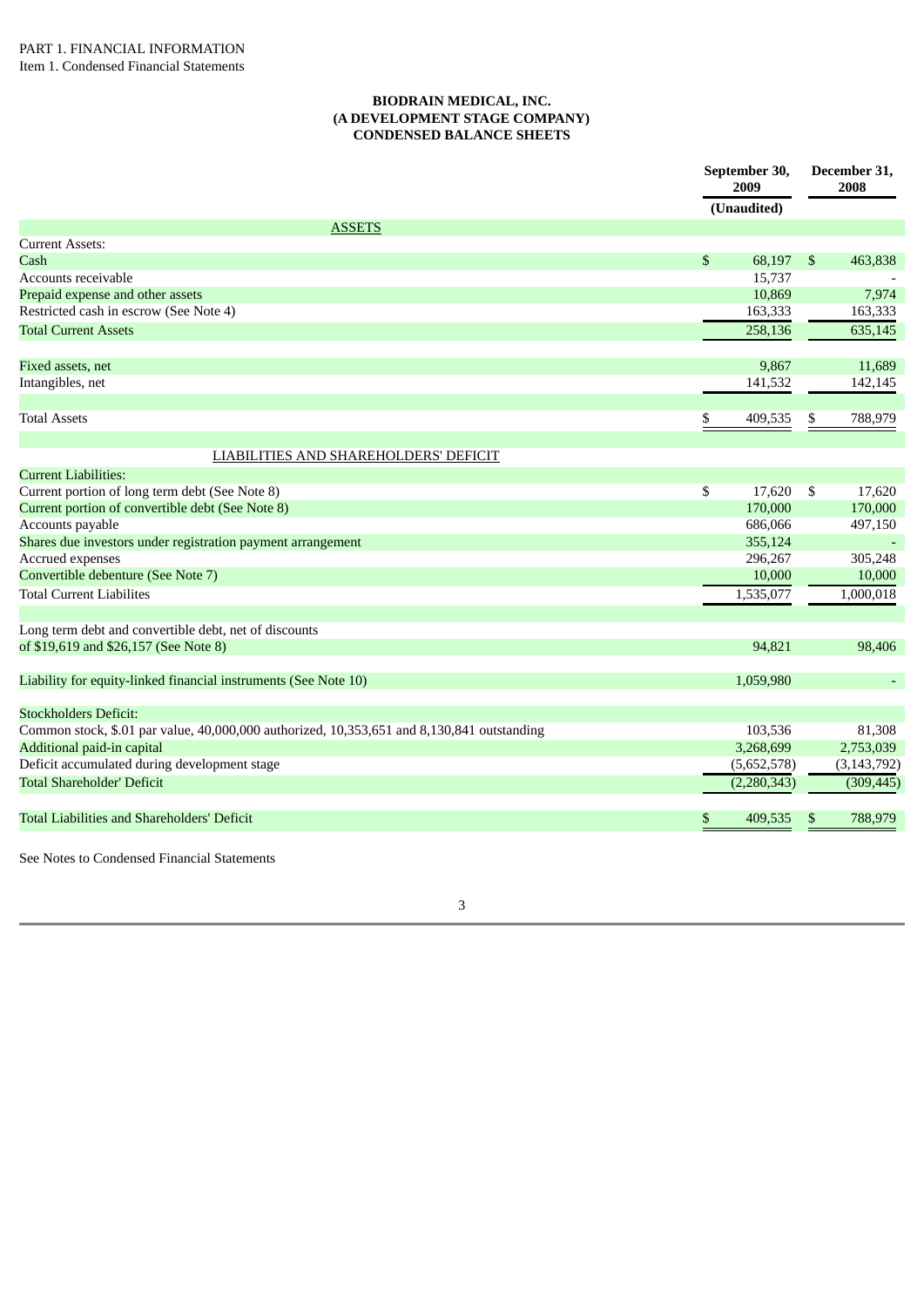# **BIODRAIN MEDICAL, INC. (A DEVELOPMENT STAGE COMPANY) CONDENSED STATEMENTS OF OPERATIONS**

|                                                                    | Three Months Ended September 30, |   |            | Nine Months Ended September 30, |               |            |     | <b>Period From</b><br>April 23, 2002<br>(Inception)<br>To September 30, |
|--------------------------------------------------------------------|----------------------------------|---|------------|---------------------------------|---------------|------------|-----|-------------------------------------------------------------------------|
|                                                                    | 2009                             |   | 2008       | 2009                            |               | 2008       |     | 2009                                                                    |
| Revenue                                                            |                                  |   |            | 15,737                          | $\mathcal{S}$ |            | \$. | 15,737                                                                  |
| Cost of goods sold                                                 |                                  |   | ٠          | 7,450                           |               |            |     | 7,450                                                                   |
| Gross margin                                                       |                                  |   |            | 8,287                           |               |            |     | 8,287                                                                   |
| General and administrative expense                                 | 521,532                          |   | 435,941    | 1,393,072                       |               | 845,100    |     | 3,823,213                                                               |
| <b>Operations expense</b>                                          | 156,523                          |   | ٠          | 351,449                         |               | 91,449     |     | 805,323                                                                 |
| Sales and marketing expense                                        | 136,220                          |   | 7,460      | 344,723                         |               | 7,670      |     | 393,798                                                                 |
| Interest expense                                                   | 24,689                           |   | 4,134      | 64,009                          |               | 11,135     |     | 274,711                                                                 |
| Loss (gain) on valuation of equity-linked<br>financial instruments | (65, 949)                        |   |            | 370,474                         |               |            |     | 363,820                                                                 |
| Total expense                                                      | 773,015                          |   | 447,535    | 2,523,727                       |               | 955,354    |     | 5,660,865                                                               |
| Net loss available to common shareholders                          | (773, 015)                       | S | (447, 535) | (2,515,440)                     |               | (955, 354) |     | (5,652,578)                                                             |
| Loss per common share<br>basic and diluted                         | (0.08)                           |   | (0.08)     | (0.28)                          |               | (0.35)     |     | (2.77)                                                                  |
| Weighted average shares used in computation, basic and diluted     | 9,634,828                        |   | 5,582,437  | 8,903,119                       |               | 2,758,557  |     | 2,041,540                                                               |

See Notes to Condensed Financial Statements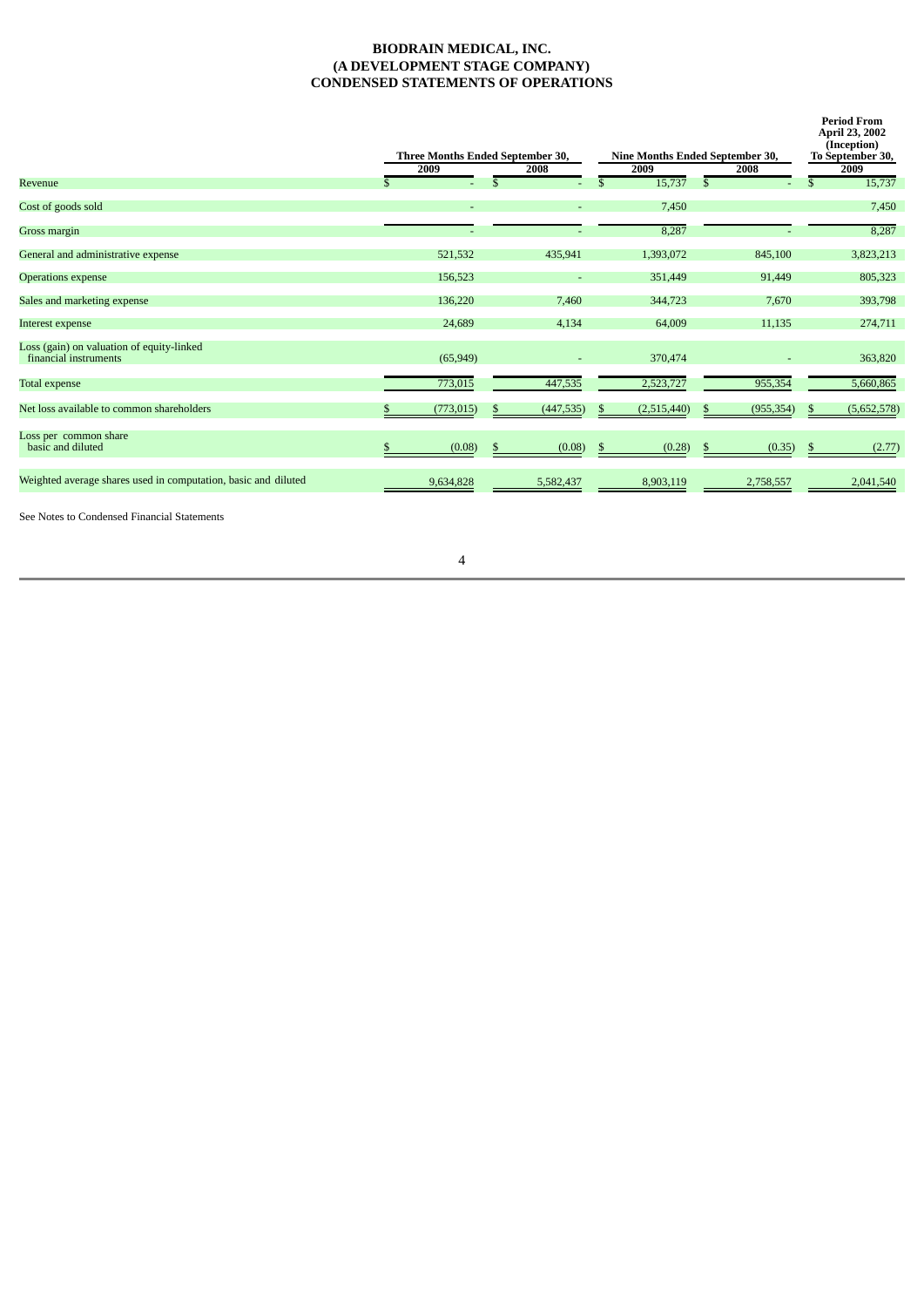# **BIODRAIN MEDICAL, INC. (A DEVELOPMENT STAGE COMPANY) STATEMENT OF STOCKHOLDERS' DEFICIT PERIOD FROM APRIL 23, 2002 (INCEPTION) TO SEPTEMBER 30, 2009**

|                                                                                             | Shares             |                         | Amount         |                         | Paid in Capital   |                         | Deficit       |               | Total             |
|---------------------------------------------------------------------------------------------|--------------------|-------------------------|----------------|-------------------------|-------------------|-------------------------|---------------|---------------|-------------------|
| Issuance of common stock 9/1/02, \$.0167 (1)                                                | 598,549            |                         | 5.985          |                         | 4.015             | £.                      |               |               | 10,000            |
| Issuance of common 10/23/02, \$1.67/share                                                   | 2,993              |                         | 30             |                         | 4,970             |                         |               |               | 5,000             |
| Net loss                                                                                    |                    |                         |                |                         |                   |                         | (51,057)      |               | (51,057)          |
| <b>Balance 12/31/02</b>                                                                     | 601,542            | \$                      | 6,015          | \$                      | 8,985             | \$                      | (51,057)      | <sup>\$</sup> | (36,057)          |
| Issuance of common 2/12/03, \$.0167 (2)                                                     | 23,942             |                         | 239            |                         | 161               |                         |               |               | 400               |
| Issuance o common 6/11&12,\$1.67 (3)                                                        | 21,548             |                         | 216            |                         | 34,784            |                         |               |               | 35,000            |
| Net Loss                                                                                    |                    |                         |                |                         |                   |                         | (90, 461)     |               | (90, 461)         |
| <b>Balance 12/31/03</b>                                                                     | 647,032            | \$                      | 6,470          | $\overline{\mathbb{S}}$ | 43,930            | $\overline{\mathbb{S}}$ | (141, 518)    | \$            | (91, 118)         |
| Issuance of common 5/25/04, \$.0167 (4)                                                     | 6,567              |                         | 66             |                         | 44                |                         |               |               | 110               |
| Net Loss                                                                                    |                    |                         |                |                         |                   |                         | (90, 353)     |               | (90, 353)         |
| <b>Balance 12/31/04</b>                                                                     | 653,599            | \$                      | 6,536          | \$                      | 43,974            | \$                      | (231, 871)    | \$            | (181, 361)        |
|                                                                                             |                    |                         |                |                         |                   |                         |               |               |                   |
| Issuance of common 12/14/05, \$.0167 (5)                                                    | 14,964             |                         | 150            |                         | 100               |                         |               |               | 250               |
| Vested stock options and warrants                                                           |                    |                         |                |                         | 2,793             |                         |               |               | 2,793             |
| Net Loss                                                                                    |                    |                         |                |                         |                   |                         | (123, 852)    |               | (123, 852)        |
| <b>Balance 12/31/05</b>                                                                     | 668,563            | \$                      | 6,686          | \$                      | 46,867            | \$                      | (355, 723)    | -S            | (302, 170)        |
| Issuance of common 5/16 & 8/8, \$.0167 (6)                                                  | 86,869             |                         | 869            |                         | 582               |                         |               |               | 1,451             |
| Issuance of common 10/19 & 23, \$.0167 (7)                                                  | 38,906             |                         | 389            |                         | 261               |                         |               |               | 650               |
| Issuance of common 12/01, \$1.67 (8)                                                        | 28,739             |                         | 287            |                         | 44,523            |                         |               |               | 44,810            |
| Vested stock options and warrants                                                           |                    |                         |                |                         | 13,644            |                         |               |               | 13,644            |
| Net Loss                                                                                    |                    |                         |                |                         |                   |                         | (273, 026)    |               | (273, 026)        |
| <b>Balance 12/31/06</b>                                                                     | 823.077            | \$                      | 8,231          | \$                      | 105,877           | \$                      | (628, 749)    | -S            | (514, 641)        |
| Issuance of common $1/30/07$ @ $1.67$ (9)                                                   | 599                |                         | 6              |                         | 994               |                         |               |               | 1,000             |
| Value of equity instruments issued with debt                                                |                    |                         |                |                         | 132,938           |                         |               |               | 132,938           |
| Capital contributions resulting from waivers of debt                                        |                    |                         |                |                         | 346,714           |                         |               |               | 346,714           |
| Vested stock options and warrants                                                           |                    |                         |                |                         | 73,907            |                         |               |               | 73,907            |
| Net loss                                                                                    |                    |                         |                |                         |                   |                         | (752, 415)    |               | (752, 415)        |
| <b>Balance 12/31/07</b>                                                                     | 823.676            | $\overline{\mathbb{S}}$ | 8,237          | $\overline{\mathbb{S}}$ | 660,430           | $\mathbb{S}$            | (1.381.164)   |               | (712, 497)        |
|                                                                                             |                    |                         |                |                         |                   |                         |               |               |                   |
| Issuance of common 6/11 to 9/30, \$.35 (10)                                                 | 4,552,862          |                         | 45,528         |                         | 1,547,974         |                         |               |               | 1,593,502         |
| Shares issued to finders, agents                                                            | 2,012,690          |                         | 20,127         |                         | (20, 127)         |                         |               |               |                   |
| Shares issued to pay direct legal fees<br>Issuance of common due to antidilution provisions | 285,714<br>205,899 |                         | 2,857<br>2,059 |                         | (2,857)           |                         |               |               |                   |
| Shares issued to pay investor relations                                                     |                    |                         |                |                         | (2,059)           |                         |               |               |                   |
| services 6/23/08, \$.35                                                                     | 250,000            |                         | 2,500          |                         | 85,000            |                         |               |               | 87,500            |
| Vested stock options and warrants                                                           |                    |                         |                |                         | 354,994           |                         |               |               | 354,994           |
| Capital contributions resulting from waivers of debt                                        |                    |                         |                |                         | 129,684           |                         |               |               | 129,684           |
| Net loss                                                                                    |                    |                         |                |                         |                   |                         | (1,762,628)   |               | (1,762,628)       |
| <b>Balance 12/31/08</b>                                                                     | 8,130,841          | \$                      | 81,308         | \$                      | 2,753,039         | \$                      | (3, 143, 792) | .S            | (309, 445)        |
| Cumulative effect of adoption of EITF 07-5                                                  |                    |                         |                |                         | (486, 564)        |                         | 6,654         |               | (479, 910)        |
| Vested stock options and warrants                                                           |                    |                         |                |                         | 100,545           |                         |               |               | 100,545           |
| Shares issued 3/20/09 to pay for fund raising                                               | 125,000            |                         | 1,250          |                         | (1,250)           |                         |               |               |                   |
| Shares issued under PMM in April 2009, \$.50                                                | 700,000            |                         | 7.000          |                         | 343,000           |                         |               |               | 350,000           |
| Shares issued under PPM in May 2009, \$.50                                                  | 220,000            |                         | 2,200          |                         | 107,800           |                         |               |               | 110,000           |
| Shares issued under PPM in June 2009, \$.50                                                 | 50,000             |                         | 500            |                         | 24,500            |                         |               |               | 25,000            |
| Shares issued under PPM in August 2009, \$.50                                               | 80,000             |                         | 800            |                         | 39,200            |                         |               |               | 40,000            |
| Shares issued under PPM in September 2009, \$.50                                            | 150,000            |                         | 1,500          |                         | 73,500            |                         |               |               | 75,000            |
| Shares issued to directors, management and consultant                                       |                    |                         |                |                         |                   |                         |               |               |                   |
| in August 2009, \$.50<br>Shares issued to finder in September 2009, \$.50                   | 797,810<br>100,000 |                         | 7,978<br>1,000 |                         | 390,927<br>49,000 |                         |               |               | 398,905<br>50,000 |
| Capital contributions resulting from waivers of debt                                        |                    |                         |                |                         | 84,600            |                         |               |               | 84,600            |
| Value of equity-linked financial instruments issued                                         |                    |                         |                |                         | (209, 598)        |                         |               |               | (209, 598)        |
| in connection with PPM                                                                      |                    |                         |                |                         |                   |                         |               |               |                   |
| Net Loss (Unaudited)                                                                        |                    |                         |                |                         |                   |                         | (2,515,440)   |               | (2,515,440)       |
| <b>Balance 9/30/09</b>                                                                      | 10,353,651         |                         | 103,536        |                         | 3,268,699         |                         | (5,652,578)   | S             | (2, 280, 343)     |
|                                                                                             |                    |                         |                |                         |                   |                         |               |               |                   |

(1) Founders shares, 1,000,000 pre-split<br>(2) 23,492 (40,000 pre-split) shares valued at \$.0167 per share as compensation for loan guarantees by management<br>(3) Investment including 670 shares issued as a 10% finders fee<br>(4)

(9) Conversion of convertible notes by management (10) Investment, "October 2008 financing".

See Notes to Condensed Financial Statements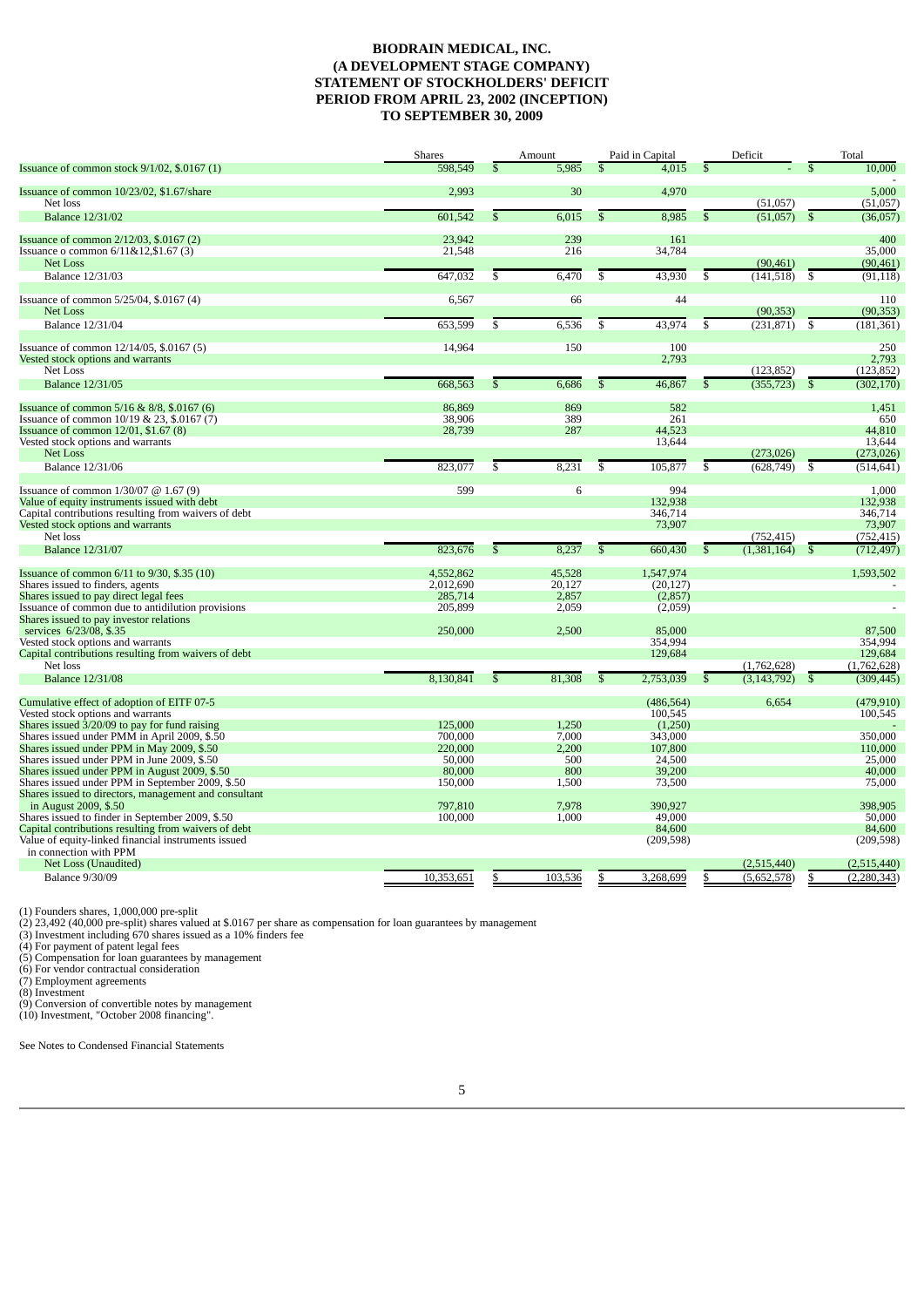# **BIODRAIN MEDICAL, INC. (A DEVELOPMENT STAGE COMPANY) CONDENSED STATEMENTS OF CASH FLOWS**

|                                                     |                        |                 | April 23,<br>2002 |
|-----------------------------------------------------|------------------------|-----------------|-------------------|
|                                                     | Nine Months            |                 | (Inception)       |
|                                                     | Ended September 30,    |                 | To September 30,  |
|                                                     | 2009                   | 2008            | 2009              |
|                                                     | (Unaudited)            | (Unaudited)     | (Unaudited)       |
| Cash flow from operating activities:                |                        |                 |                   |
| Net loss                                            | \$<br>$(2,515,440)$ \$ | $(955, 354)$ \$ | (5,652,578)       |
| Adjustments to reconcile net loss to                |                        |                 |                   |
| net cash used in operating activities:              |                        |                 |                   |
| Depreciation and amortization                       | 2,434                  | 350             | 3,353             |
| Vested stock options and warrants                   | 150,544                | 264,178         | 595,872           |
| Stock issued for management and consulting services | 398,905                |                 | 486,405           |
| <b>Stock based registration payments</b>            | 355,124                |                 | 355,124           |
| Conversion of accrued liabilites to capital         | 84,600                 |                 | 560,998           |
| Amortization of debt discount                       | 6,538                  |                 | 113,319           |
| Loss on valuation of equity-linked instruments      | 370,474                |                 | 363,820           |
| Changes in assets and liabilities:                  |                        |                 |                   |
| <b>Accounts receivable</b>                          | (15,737)               |                 | (15, 737)         |
| Prepaid expense and other                           | (2,895)                | (32, 715)       | (10, 869)         |
| Notes payable to shareholders                       |                        | (8,500)         | (10, 962)         |
| Accounts payable                                    | 188,916                | 77,542          | 686,066           |
| <b>Accrued expenses</b>                             | (8,981)                | 50,832          | 296,267           |
| Net cash used in operating activities:              | (985, 517)             | (603, 667)      | (2,228,922)       |
|                                                     |                        |                 |                   |
| Cash flow from investing activities:                |                        |                 |                   |
| Purchase of fixed assets                            |                        | (8,699)         | (12,258)          |
| Purchase of intangibles                             |                        | (22, 224)       | (142, 495)        |
| Net cash used in investing activities               |                        | (30, 923)       | (154, 753)        |
|                                                     |                        |                 |                   |
| Cash flow from financing activities:                |                        |                 |                   |
| Proceeds from long term debt                        |                        |                 | 421,505           |
| Principal payments on long term debt                | (10, 124)              | (16, 623)       | (98, 473)         |
| Restricted cash in escrow                           |                        | (163, 333)      | (163, 333)        |
| Issuance of common stock                            | 600,000                | 1,555,296       | 2,292,173         |
| Net cash provided by (used in) financing activities | 589,876                | 1,375,340       | 2,451,872         |
| Net increase (decrease) in cash                     | (395, 641)             | 740,750         | 68,197            |
| Cash at beginning of period                         | 463,838                | 4,179           |                   |
| Cash at end of period                               | \$<br>68,197           | 744,929<br>\$   | 68,197<br>\$      |
|                                                     |                        |                 |                   |

See Notes to Condensed Financial Statements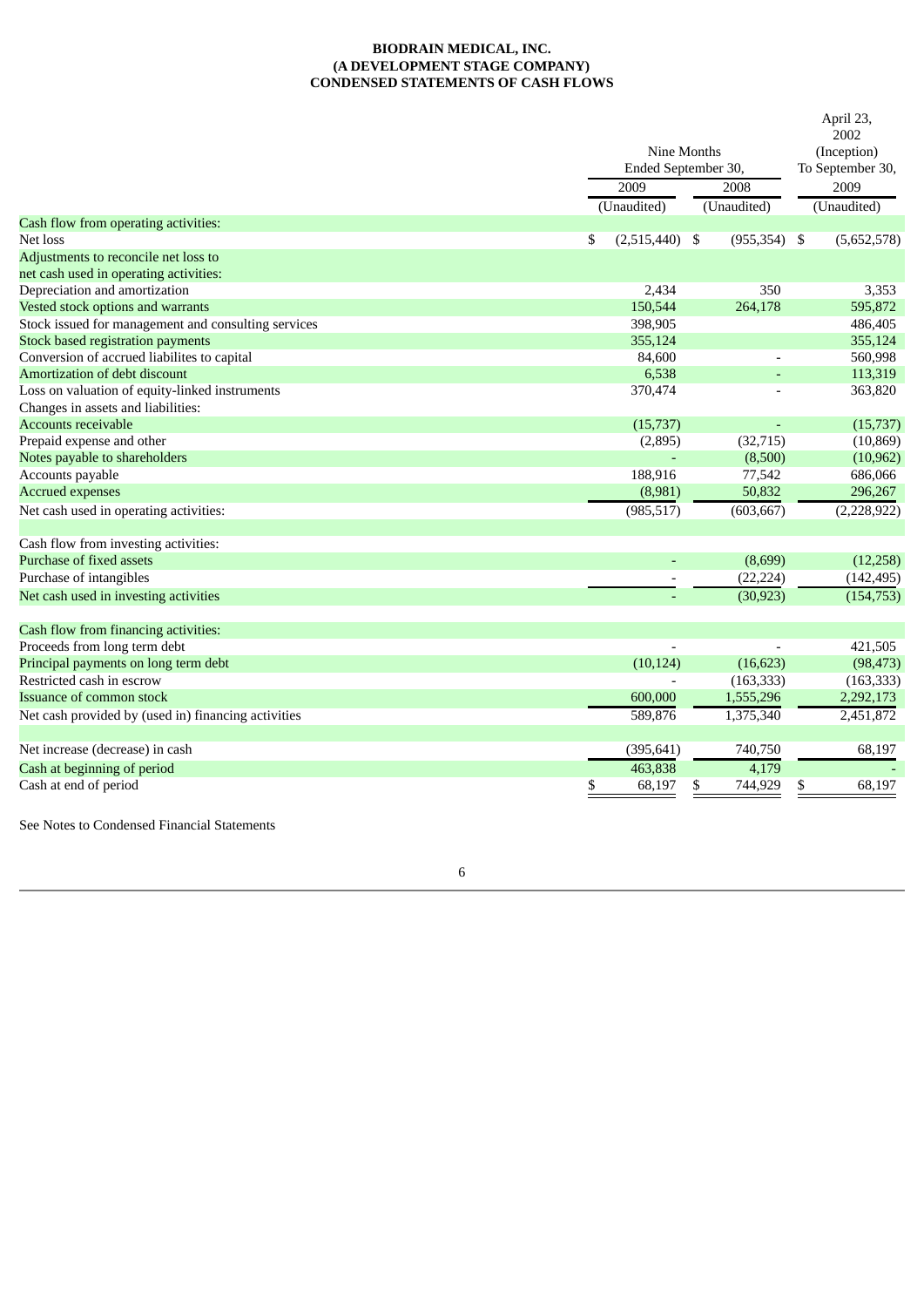# **NOTE 1 — SUMMARY OF SIGNIFICANT ACCOUNTING POLICIES**

#### **Nature of Operations and Continuance of Operations**

BioDrain Medical, Inc. was incorporated under the laws of the State of Minnesota in 2002. The Company is developing an environmentally safe system for the collection and disposal of infectious fluids that result from surgical procedures and post-operative care.

The accompanying financial statements have been prepared assuming that the Company will continue as a going concern. The company has suffered recurring losses from operations and has a stockholders' deficit. These factors raise substantial doubt about its ability to continue as a going concern. The financial statements do not include any adjustments that might result from the outcome of this uncertainty.

Management hired Newbridge Securities Corporation, an investment banker, in February 2009, to raise an additional \$3-\$5 million in new equity with an interim closing of up to \$500,000 expected by January 31, 2010. Although our ability to raise this new capital is in substantial doubt we have received \$600,000 in April through September 2009, and our April 1, 2009 510(k) clearance from the FDA to authorize us to market and sell our FMS products is being received very positively. If the Company is successful in raising at least \$3 million in new equity we will have sufficient capital to operate our business and execute our business plan for at least the next 12 months. If the Company raises the additional capital by issuing additional equity securities its shareholders could experience substantial dilution.

#### **Recent Accounting Developments**

In June 2009, the FASB issued SFAS No. 168, " *The FASB Accounting Standards Codification and the Hierarchy of Generally Accepted Accounting Principles,"* which is incorporated in FASB Accounting Standards Codification (ASC). Topic 105, *Generally Accepted Accounting Principles*, identifies the ASC as the authoritative source of generally accepted accounting principles in the United States. Rules and interpretive releases of the SEC under federal securities laws are also sources of authoritative GAAP for SEC registrants. This standard is effective for financial statements issued for reporting periods that end after September 15, 2009. The Company adopted SFAS No. 168 in the current quarter and will include references to the ASC within our consolidated financial statements by December 31, 2009.

Effective June 30, 2009, the Company adopted Financial Accounting Standards Board Accounting Standards Codification (ASC) Topic 855,"Subsequent Events." ASC Topic 855 addresses the types and timing of events that should be reported in the financial statements for events occurring between the balance sheet date and the date the financial statements are issued or available to be issued. The Company reviewed subsequent events for inclusion in the financial statements through November 6, 2009, the date that the accompanying financial statements were issued. The adoption of the ASC Topic did not affect the Company's financial position or results of operations.

## **Accounting Estimates**

The presentation of financial statements in conformity with accounting principles generally accepted in the United States of America requires management to make estimates and assumptions that affect the reported amounts of assets and liabilities and disclosure of contingent assets and liabilities at the date of the financial statements and the reported amounts of revenues and expenses during the reporting period. Actual results could differ from those estimates.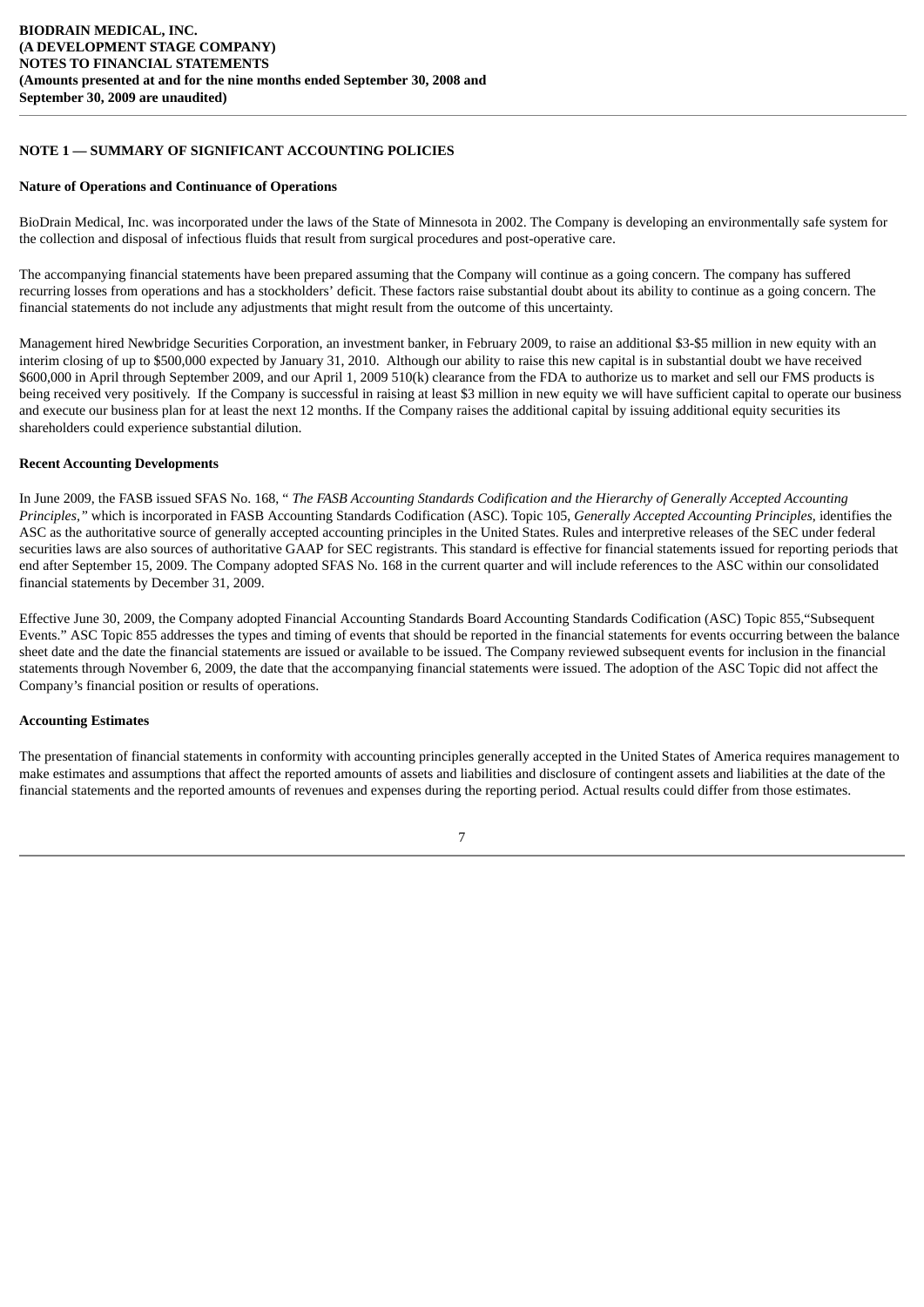#### **Interim Financial Statements**

The Company has prepared the unaudited interim financial statements and related unaudited financial information in the footnotes in accordance with accounting principles generally accepted in the United States of America ("GAAP") and the rules and regulations of the Securities and Exchange Commission ("SEC") for interim financial statements. These interim financial statements reflect all adjustments consisting of normal recurring accruals, which, in the opinion of management, are necessary to present fairly the Company's financial position, the results of its operations and its cash flows for the interim periods. These interim financial statements should be read in conjunction with the annual financial statements and the notes thereto contained in the Form S-1 filed with the SEC and declared effective October 19, 2009. The nature of the Company's business is such that the results of any interim period may not be indicative of the results to be expected for the entire year.

**Revenue Recognition** We recognize revenue in accordance with the SEC's Staff Accounting Bulletin No. 101, *Revenue Recognition in Financial Statements*, as amended by Staff Accounting Bulletin No. 104 (together, SAB 101), and Statement of Financial Accounting Standards No. 48, *Revenue Recognition When Right of Return Exists* (SFAS 48).

Revenue is recognized when persuasive evidence of an arrangement exists, delivery has occurred, the fee is fixed and determinable and collectability is probable. Delivery is considered to have occurred upon either shipment of the product or arrival at its destination based on the shipping terms of the transaction. Our standard terms specify that shipment is FOB BioDrain and we will, therefore recognize revenue upon shipment in most cases. This revenue recognition policy applies to shipments of our FMS units as well as shipments of cleaning solution kits. When these conditions are satisfied, we recognize gross product revenue, which is the price we charge generally to our customers for a particular product. Under our standard terms and conditions there is no provision for installation or acceptance of the product to take place prior to the obligation of the customer. The Customer's right of return is limited only to our standard warranty whereby we replace or repair, at our option, and it would be very rare that the unit or significant quantities of cleaning solution kits may be returned. Additionally, since we buy both the FMS units and cleaning solution kits from "turnkey" suppliers we would have the right to replacements from the suppliers if this situation should occur.

#### **Property and Equipment**

Property and equipment are stated at cost less accumulated depreciation and amortization. Depreciation of property and equipment is computed using the straight-line method over the estimated useful lives of the respective assets. Estimated useful asset life by classification is as follows:

|                                | Years |
|--------------------------------|-------|
| Computers and office equipment |       |
| Furniture and fixtures         |       |

Upon retirement or sale, the cost and related accumulated depreciation are removed from the balance sheet and the resulting gain or loss is reflected in operations. Maintenance and repairs are charged to operations as incurred.

#### **Intangible Assets**

Intangible assets consist of patent costs. These assets are not subject to amortization until the property patented is in production. The assets are reviewed for impairment annually, and impairment losses, if any, are charged to operations when identified. No impairment losses have been identified by management.

#### **Income Taxes**

The Company accounts for income taxes in accordance with SFAS No. 109, Accounting for Income Taxes ("SFAS No. 109"). Under SFAS No. 109, deferred tax assets and liabilities are determined based on the differences between the financial reporting and tax bases of assets and liabilities and net operating loss and credit carry forwards using enacted tax rates in effect for the year in which the differences are expected to impact taxable income. Valuation allowances are established when necessary to reduce deferred tax assets to the amounts expected to be realized. In June 2006, the FASB issued Interpretation 48, "Accounting for Uncertainty in Income Taxes" ("FIN 48"), which became effective for the Company beginning January 1, 2007. FIN 48 addresses how tax benefits claimed or expected to be claimed on a tax return should be recorded in the financial statements. Under FIN 48, the tax benefit from an uncertain tax position can be recognized only if it is more likely than not that the tax position will be sustained on examination by the taxing authorities, based on the technical merits of the position. The tax benefits recognized in the financial statements from such a position are measured based on the largest benefit that has a greater than fifty percent likelihood of being realized upon ultimate resolution. The adoption of FIN 48 had no impact on the Company's financial condition, results of operations or cash flows.

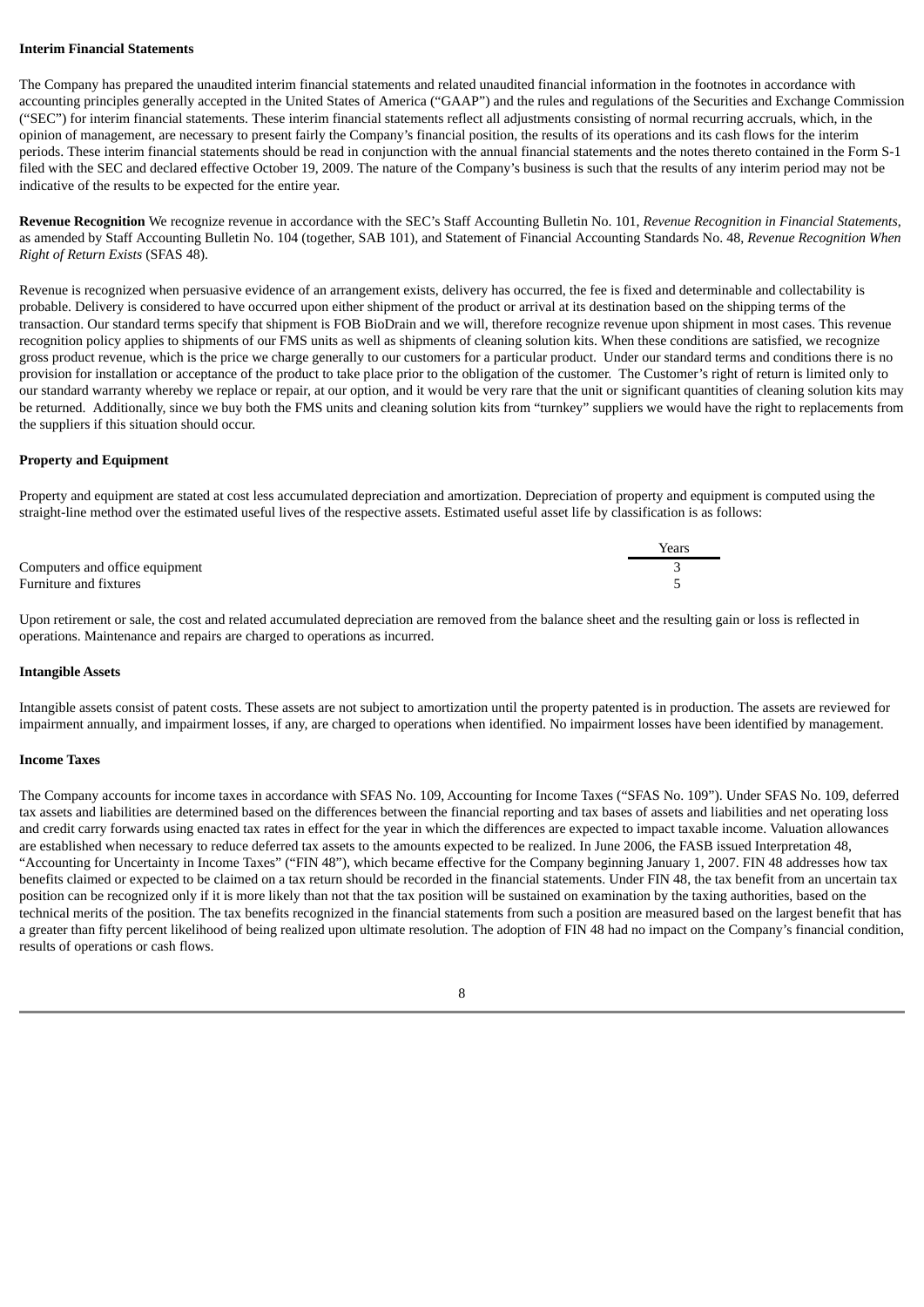# **Patents and Intellectual Property**

The Company, in June 2008, completed and executed an agreement to secure exclusive ownership of the patent- from an inventor, Marshall Ryan. Mr. Ryan received a combination of cash and warrants, and he will receive a 4% royalty on FMS (the Product) sales for the life of the patent. At the signing of the agreement, Mr. Ryan received \$75,000 in exchange for the exclusive assignment of the patent. In addition, on June 30, 2009, Mr. Ryan, through his Mid-State Stainless, Inc. entity, was entitled to receive \$100,000 as payment (currently recorded as an account payable with the Company) for past research and development activities. Should Mr. Ryan be utilized in the future for additional product development activities, he will be compensated at a rate of ninety five dollars (\$95.00) per hour.

Mr. Ryan also received a warrant, with immediate vesting, to purchase 150,000 shares of our common stock at a price of \$.35 per share. The warrant has a term of five years, ending on June 30, 2013 and is assigned a value of \$28,060 using a Black-Scholes formula and this amount was expensed as consulting expense in 2008 using a 5 year expected life, a 3.73% risk free interest rate, an expected 59% volatility and a zero dividend rate. Should there be a change in control of the Company (defined as greater than 50% of the Company's outstanding stock or substantially all of its assets being transferred to one independent person or entity), Mr. Ryan will be owed a total of \$2 million to be paid out over the life of the patent if the change in control occurs within 12 months of the first sale of the Product; or \$1 million to be paid out over the life of the patent if the change in control occurs between 12 and 24 months of the first sale of the Product; or \$500,000 to be paid out over the life of the patent if the change in control occurs between 24 and 36 months of the first sale of the Product. There will be no additional payment if a change in control occurs more than 36 months after the first sale of the Product.

#### **Subsequent Events**

In May 2009, Financial Accounting Standards Board issued ASC 855 **"** *Subsequent Events* ." This standard is intended to establish general standards of accounting for and disclosure of events that occur after the balance sheet date but before financial statements are issued or are available to be issued. ASC 855 is effective for interim and annual periods ended after June 15, 2009. The Company adopted this standard effective June 15, 2009.

The Company has evaluated any subsequent events through November 25, 2009. The Company does not believe there are subsequent events that require disclosure.

#### **NOTE 2 – DEVELOPMENT STAGE OPERATIONS**

The Company was formed April 23, 2002. Since inception to September 30, 2009, 10,353,651 shares have been issued between par value and \$1.67. Operations since incorporation have been devoted to raising capital, obtaining financing, development of the Company's product, and administrative services.

# **NOTE 3 – STOCKHOLDERS' DEFICIT, STOCK OPTIONS AND WARRANTS**

In connection with the financing completed in October 2008, the Company has effected two reverse stock splits, one on June 6, 2008 and another on October 20, 2008. In accordance with SAB Topic 4C, all stock options and warrants and their related exercise prices are stated at their post-reverse stock split values.

The Company has an equity incentive plan, which allows issuance of incentive and non-qualified stock options to employees, directors and consultants of the Company, where permitted under the plan. The exercise price for each stock option is determined by the board of directors. Vesting requirements are determined by the board of directors when granted and currently range from immediate to three years. Options under this plan have terms ranging from three to ten years.

#### *Accounting for share-based payment*

Effective January 1, 2006, we adopted SFAS No. 123 (revised 2004), *Share-Based Payment* (SFAS 123(R)) which replaced SFAS No. 123, *Accounting for Stock-Based Compensation* (SFAS 123) and superseded Accounting Principles Board (APB) Opinion No. 25, *Accounting for Stock Issued to Employees* (APB 25). Under SFAS 123(R), stock-based employee compensation cost is recognized using the fair value based method for all new awards granted after January 1, 2006 and unvested awards outstanding at January 1, 2006. Compensation costs for unvested stock options and non-vested awards that were outstanding at January 1, 2006, are being recognized over the requisite service period based on the grant-date fair value of those options and awards as previously calculated under SFAS 123 for pro forma disclosures, using a straight-line method. We elected the modified-prospective method in adopting SFAS 123(R), under which prior periods are not retroactively restated.

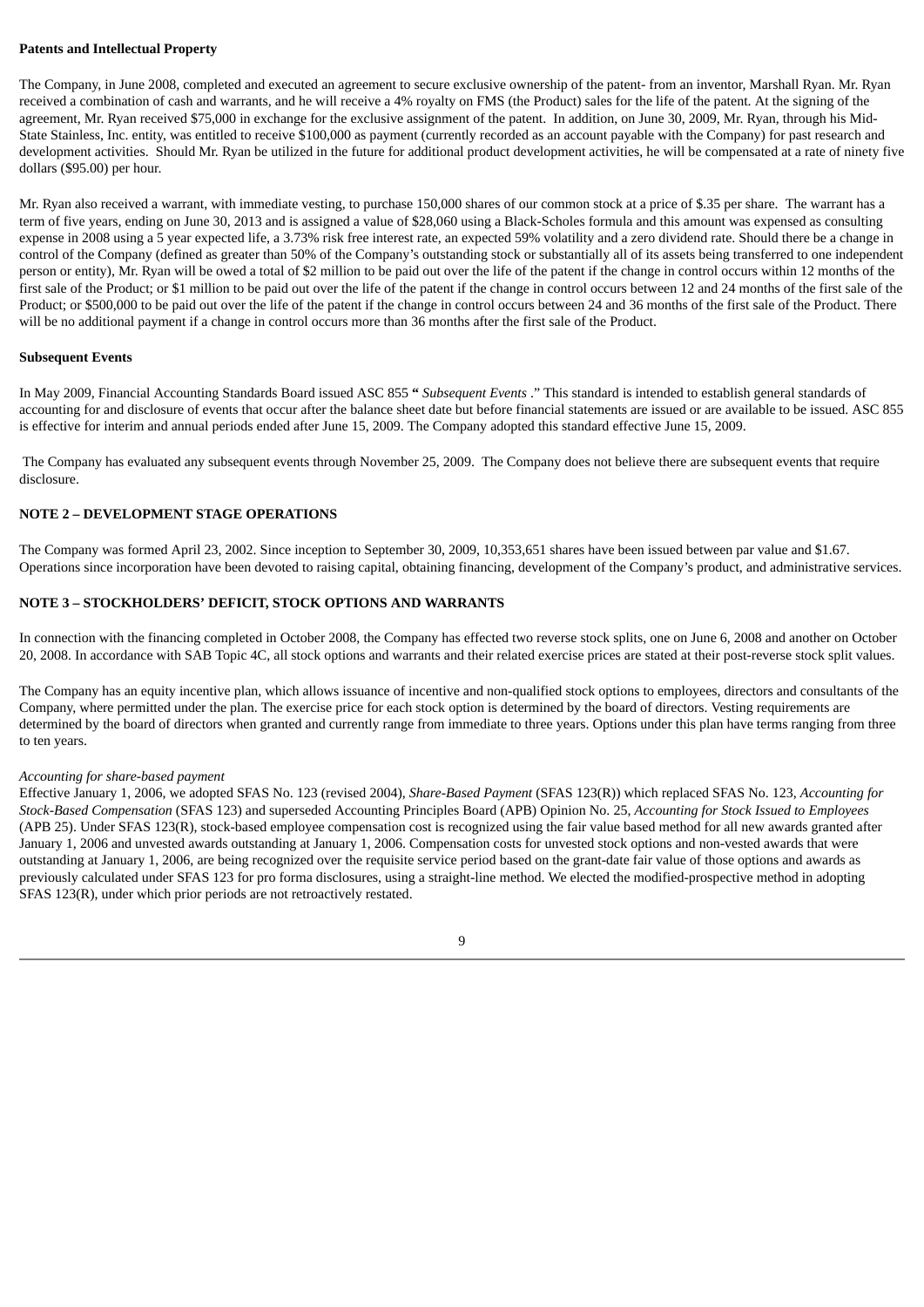SFAS 123(R) requires companies to estimate the fair value of stock-based payment awards on the date of grant using an option-pricing model or other acceptable means. We use the Black-Scholes option valuation model which requires the input of significant assumptions including an estimate of the average period of time employees will retain vested stock options before exercising them, the estimated volatility of our common stock price over the expected term, the number of options that will ultimately be forfeited before completing vesting requirements, the expected dividend rate and the risk-free interest rate. Changes in the assumptions can materially affect the estimate of fair value of stock-based compensation and, consequently, the related expense recognized. The assumptions we use in calculating the fair value of stock-based payment awards represent our best estimates, which involve inherent uncertainties and the application of management's judgment. As a result, if factors change and we use different assumptions, our equity-based compensation expense could be materially different in the future.

Since our company stock has no public trading history, and we have experienced no option exercises in our history, we were required to take an alternative approach to estimating future volatility and estimated life and the future results could vary significantly from our estimates. We compiled historical volatilities over a period of 2-7 years of 15 small-cap medical companies traded on major exchanges and 10 medical companies in the middle of the size range on the OTC Bulletin Board and combined the results using a weighted average approach. In the case of ordinary options to employees we determined the expected life to be the midpoint between the vesting term and the legal term. In the case of options or warrants granted to non-employees we estimated the life to be the legal term unless there was a compelling reason to make it shorter.

When an option or warrant is granted in place of cash compensation for services we deem the value of the service rendered to be the value of the option or warrant. In most cases, however, an option or warrant is granted in addition to other forms of compensation and its separate value is difficult to determine without utilizing an option pricing model. For that reason we also use the Black-Scholes-Merton option-pricing model to value options and warrants granted to non-employees, which requires the input of significant assumptions including an estimate of the average period the investors or consultants will retain vested stock options and warrants before exercising them, the estimated volatility of our common stock price over the expected term, the number of options and warrants that will ultimately be forfeited before completing vesting requirements, the expected dividend rate and the risk-free interest rate. Changes in the assumptions can materially affect the estimate of fair value of stock-based consulting and/or compensation and, consequently, the related expense recognized.

Since we have no trading history in our stock and no first-hand experience with how these investors and consultants have acted in similar circumstances, the assumptions we use in calculating the fair value of stock-based payment awards represent our best estimates, which involve inherent uncertainties and the application of management's judgment. As a result, if factors change and we use different assumptions, our equity-based consulting and interest expense could be materially different in the future.

## *Valuation and accounting for options and warrants*

The Company determines the grant date fair value of options and warrants using a Black-Scholes-Merton option valuation model based upon assumptions regarding risk-free interest rate, expected dividend rate, volatility and estimated term. For grants during 2008 we used a 2.0 to 4.5% risk-free interest rate, 0% dividend rate, 53-66% volatility and estimated term of 2.5 to 7.5 years. Values computed using these assumptions ranged from \$.102 per share to \$.336 per share. Warrants or options awarded for services rendered are expensed over the period of service (normally the vesting period) as compensation expense for employees or an appropriate consulting expense category for awards to consultants and directors. Warrants granted in connection with a common equity financing are included in stockholders' equity, provided that there is no re-pricing provision that requires they be treated as a liability (See Note 11) and warrants granted in connections with a debt financing are treated as a debt discount and amortized using the interest method as interest expense over the term of the debt. Warrants issued in connection with the \$100,000 convertible debt, closed March 1, 2007, created a debt discount of \$40,242 that is being amortized as additional interest over its 5 year term. Warrants issued in connection with the \$170,000 in convertible "bridge" debt, closed in July 2007, created a calculated debt discount of \$92,700 that was fully expensed over its loan term that matured April 30, 2008.

The following summarizes transactions for stock options and warrants for the periods indicated:

|                                   |               | <b>Stock Options (1)</b> |                 |               | Warrants (1)   |                 |  |  |
|-----------------------------------|---------------|--------------------------|-----------------|---------------|----------------|-----------------|--|--|
|                                   |               |                          | Average         |               |                | Average         |  |  |
|                                   | Number of     |                          | <b>Exercise</b> | Number of     |                | <b>Exercise</b> |  |  |
|                                   | <b>Shares</b> |                          | Price           | <b>Shares</b> |                | Price           |  |  |
| Outstanding at December 31, 2005  | 17,956        | \$                       | 1.67            | 20,950        | \$             | 2.62            |  |  |
| Issued                            | 23,942        |                          | 1.67            | 71,826        |                | 0.85            |  |  |
|                                   |               |                          |                 |               |                |                 |  |  |
| Outstanding at December 31, 2006  | 41,898        | $\mathbb{S}$             | 1.67            | 92,776        | - \$           | 1.25            |  |  |
| <b>Issued</b>                     | 5,984         |                          | 1.67            | 28,502        |                | 0.35            |  |  |
|                                   |               |                          |                 |               |                |                 |  |  |
| Outstanding at December 31, 2007  | 47,882        | $\mathfrak{S}$           | 1.67            | 121,278       | $\mathfrak{F}$ | 1.04            |  |  |
| Issued                            | 1,243,292     |                          | 0.20            | 5,075,204     |                | 0.45            |  |  |
| Expired                           |               |                          |                 | (11, 971)     |                | 3.76            |  |  |
| Outstanding at December 31, 2008  | 1,291,174     | $\mathbb{S}$             | 0.26            | 5,184,511     |                | 0.45            |  |  |
|                                   |               |                          |                 |               |                |                 |  |  |
| <b>Issued</b>                     | 175,000       |                          | 0.35            | 1,903,302     |                | 0.54            |  |  |
| Outstanding at September 30, 2009 | 1,466,174     |                          | 0.27            | 7,087,813     |                | 0.48            |  |  |
|                                   |               |                          |                 |               |                |                 |  |  |

(1) Adjusted for the reverse stock splits in total at June 6, 2008 and October 20, 2008. There were no options or warrants exercised in the periods.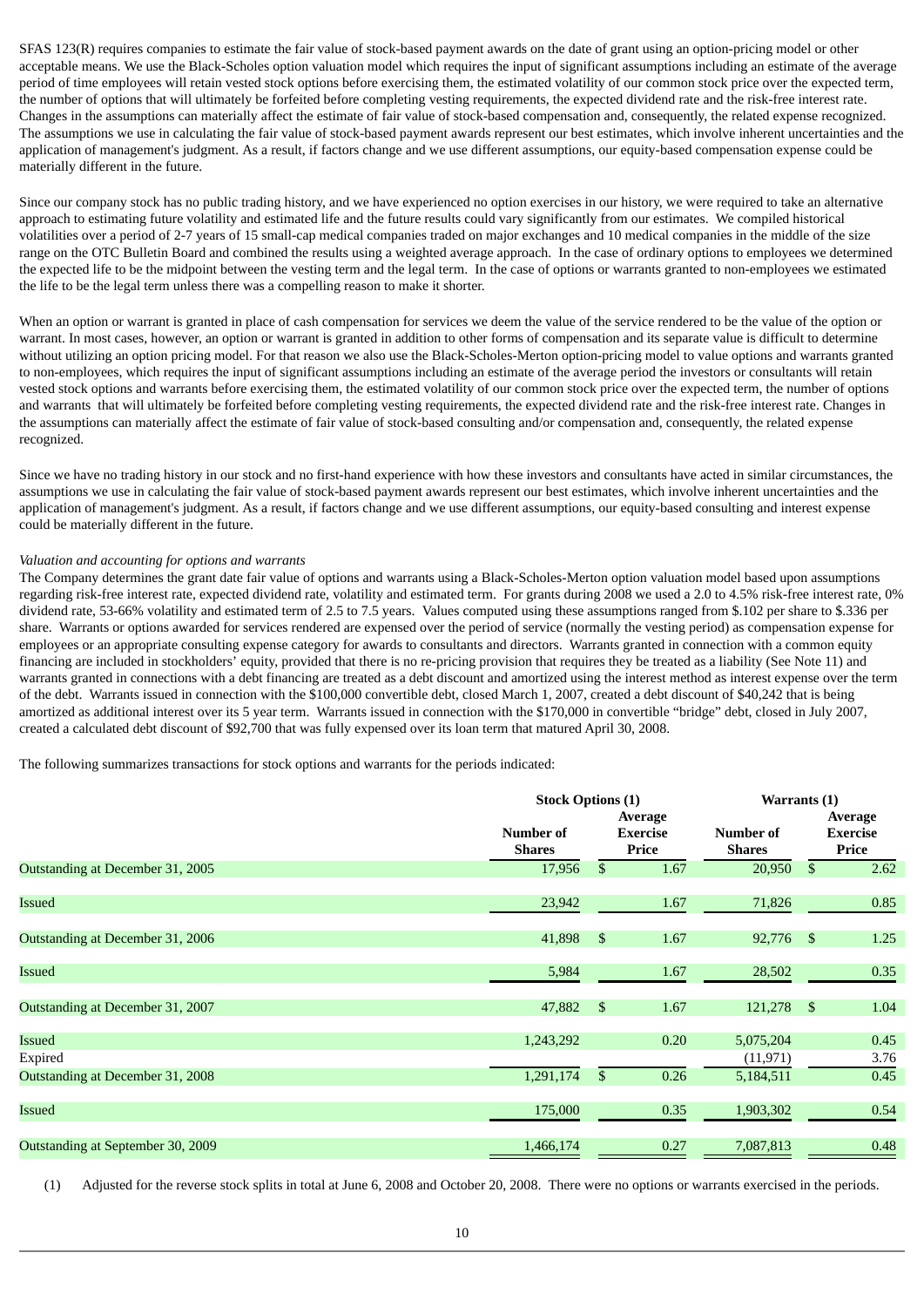The weighted average grant date fair value of stock options granted through September 30, 2009 and the fair value of shares vesting in each year are as follows:

| Year  | Options   | Fair Value | Fair value vested |
|-------|-----------|------------|-------------------|
| 2005  | 17,956    | 0.671      | 1,673             |
| 2006  | 23,942    | 0.682      | 12,919            |
| 2007  | 5,984     | 0.687      | 71,038            |
| 2008  | 1,243,292 | 0.232      | 220,287           |
| 2009  | 175,000   | 0.141      | 48,956            |
| Total | L.466,174 | 0.236      | 354,873           |

At December 31, 2008, 651,174 stock options are fully vested and currently exercisable and 4,984,511 warrants are fully vested and exercisable. There are 640,000 unvested stock options at December 31, 2008 with a total unrecognized compensation expense of \$15,698 to be amortized over a weighted average remaining term of 5.5 months. There are 200,000 unvested warrants at December 31, 2008 with a total unrecognized consulting expense of \$13,301 to be amortized over a weighted average remaining term of 18 months.

At September 30, 2009, 881,174 stock options are fully vested and currently exercisable with a weighted average exercise price of \$.21 and a weighted average remaining term of 6.7 years. There are 7,087,813 warrants that are fully vested and exercisable. There are 585,000 unvested stock options at September 30, 2009 with no unrecognized compensation expense. Stock based compensation recognized in the year ended December 31, 2008 was \$220,287 and nine months ended September 30, 2009 and 2008 were \$31,160 and \$220,287, respectively.

The following summarizes the status of options and warrants outstanding at December 31, 2008 and September 30, 2009:

# **December 31, 2008**

**Weighted**

|                 | <b>Range of Exercise Prices</b> | <b>Shares</b> | 1.05<br>Average<br><b>Remaining</b><br>Life |
|-----------------|---------------------------------|---------------|---------------------------------------------|
| Options         |                                 |               |                                             |
| \$0.01          |                                 | \$<br>543,292 | \$<br>9.43                                  |
| \$0.35          |                                 | 700,000       | 4.46                                        |
| \$1.67          |                                 | 47,882        | 2.50                                        |
| Total           |                                 | 1,291,174     |                                             |
|                 |                                 |               |                                             |
| <b>Warrants</b> |                                 |               |                                             |
| \$0.02          |                                 | 71,826        | 5.45                                        |
| \$0.35          |                                 | 178,502       | 4.29                                        |
| \$0.46          |                                 | 4,889,291     | 2.57                                        |
| \$1.67          |                                 | 44,892        | 2.69                                        |
| Total           |                                 | 5,184,511     |                                             |

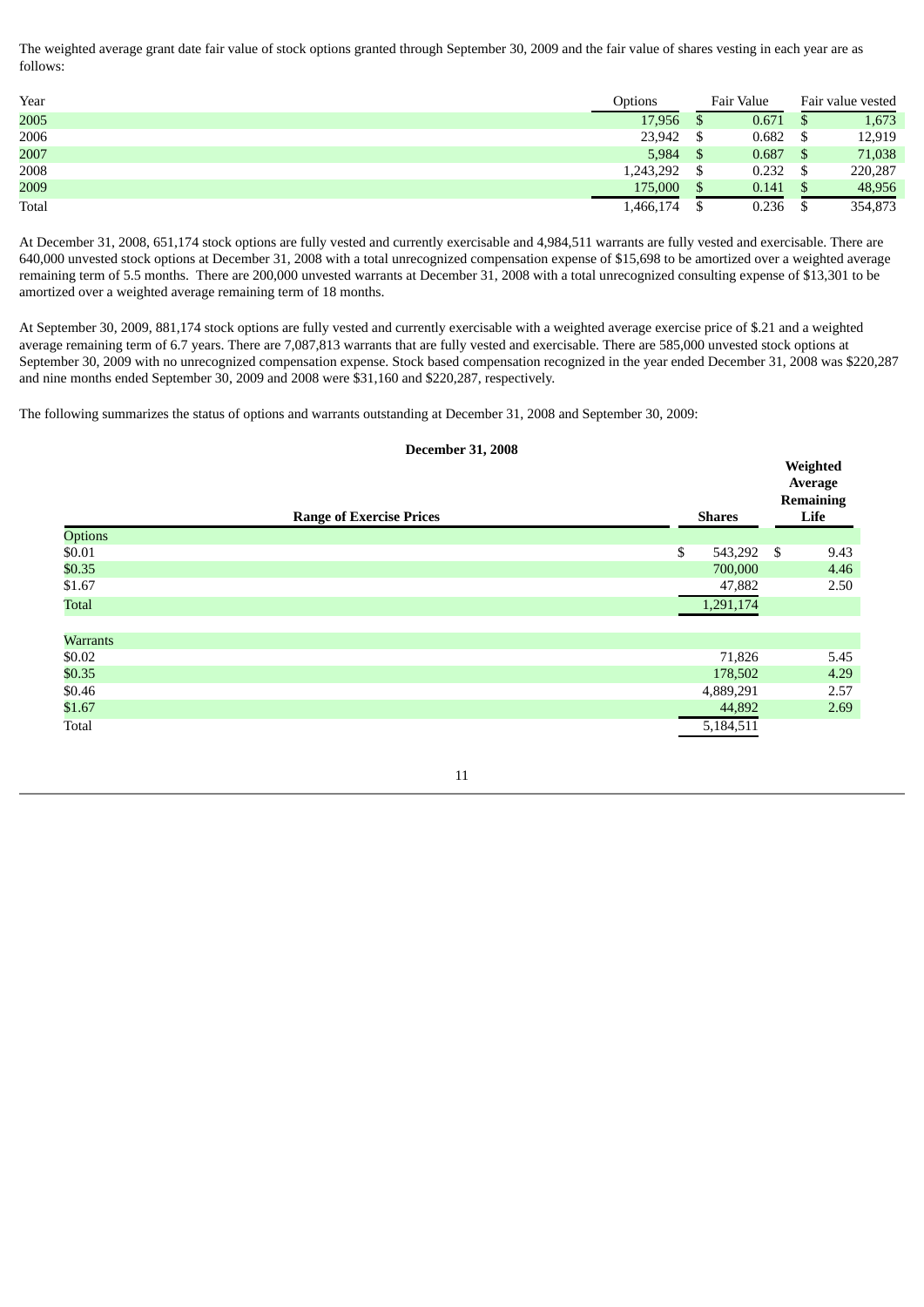# **September 30, 2009 (Unaudited)**

|                 |                                 |               |      | Weighted<br>Average<br><b>Remaining</b> |
|-----------------|---------------------------------|---------------|------|-----------------------------------------|
|                 | <b>Range of Exercise Prices</b> | <b>Shares</b> |      | Life                                    |
| Options         |                                 |               |      |                                         |
| \$0.01          |                                 | \$<br>543,292 | $\$$ | 8.68                                    |
| \$0.35          |                                 | 875,000       |      | 3.87                                    |
| \$1.67          |                                 | 47,882        |      | 1.75                                    |
| Total           |                                 | 1,466,174     |      |                                         |
|                 |                                 |               |      |                                         |
| <b>Warrants</b> |                                 |               |      |                                         |
| \$0.02          |                                 | 71,826        |      | 4.70                                    |
| \$0.35          |                                 | 798,597       |      | 3.29                                    |
| \$0.46          |                                 | 4,954,291     |      | 1.79                                    |
| \$0.65          |                                 | 1,200,000     |      | 2.65                                    |
| \$1.67          |                                 | 44,892        |      | 1.94                                    |
| <b>Total</b>    |                                 | 7,087,813     |      |                                         |
|                 |                                 |               |      |                                         |

Stock options and warrants expire on various dates from August 2010 to June 2018.

Under terms of our agreement with investors in the October 2008 financing 1,920,000 shares of common stock were the maximum number of shares allocated to our existing shareholders at the time of the offering (also referred to as the original shareholders or the Founders). Since the total of our fully-diluted shares of common stock was greater than 1,920,000, in order for us to proceed with the offering, our board of directors approved a reverse stock split of 1-for-1.2545. After this split was approved, additional options and warrants were identified, requiring a second reverse stock split in order to reach the 1,920,000. The second reverse stock split on the reduced 1-for-1.2545 balance was determined to be 1-for-1.33176963. Taken together, if only one reverse stock were performed, the number would have been a reverse stock split of 1-for 1.670705.

On June 6, 2008, the Board of Directors approved the first reverse stock split. The authorized number of common stock of 20,000,000 was proportionately divided by 1.2545 to 15,942,607.

On October 20, 2008, the Board of Directors (i) approved the second reverse stock split pursuant to which the authorized number of shares of common stock of 15,942,607 was proportionately divided by 1.33177 to 11,970,994 and (ii) approved a resolution to increase the number of authorized shares of our common stock from 11,970,994 to 40,000,000, which was approved by the Company's shareholders holding a majority of the shares entitled to vote thereon at a special meeting of shareholders held on December 3, 2008.

**December 31, 2008**

## **Stock, Stock Options and Warrants Granted by the Company**

The following table is the listing of stock options and warrants as of December 31, 2008 and September 30, 2009 by year of grant:

|                       | <b>December 31, 2008</b> |     |               |
|-----------------------|--------------------------|-----|---------------|
| <b>Stock Options:</b> |                          |     |               |
| Year                  | <b>Shares</b>            |     | Price         |
| 2005                  | 17,956 \$                |     | 1.67          |
| 2006                  | 23,942                   |     | 1.67          |
| 2007                  | 5,984                    |     | $.35 - 1.67$  |
| 2008                  | 1,243,292                |     | $.01 - .35$   |
| <b>Total</b>          | 1,291,174                | -\$ | $.01 - $1.67$ |
|                       |                          |     |               |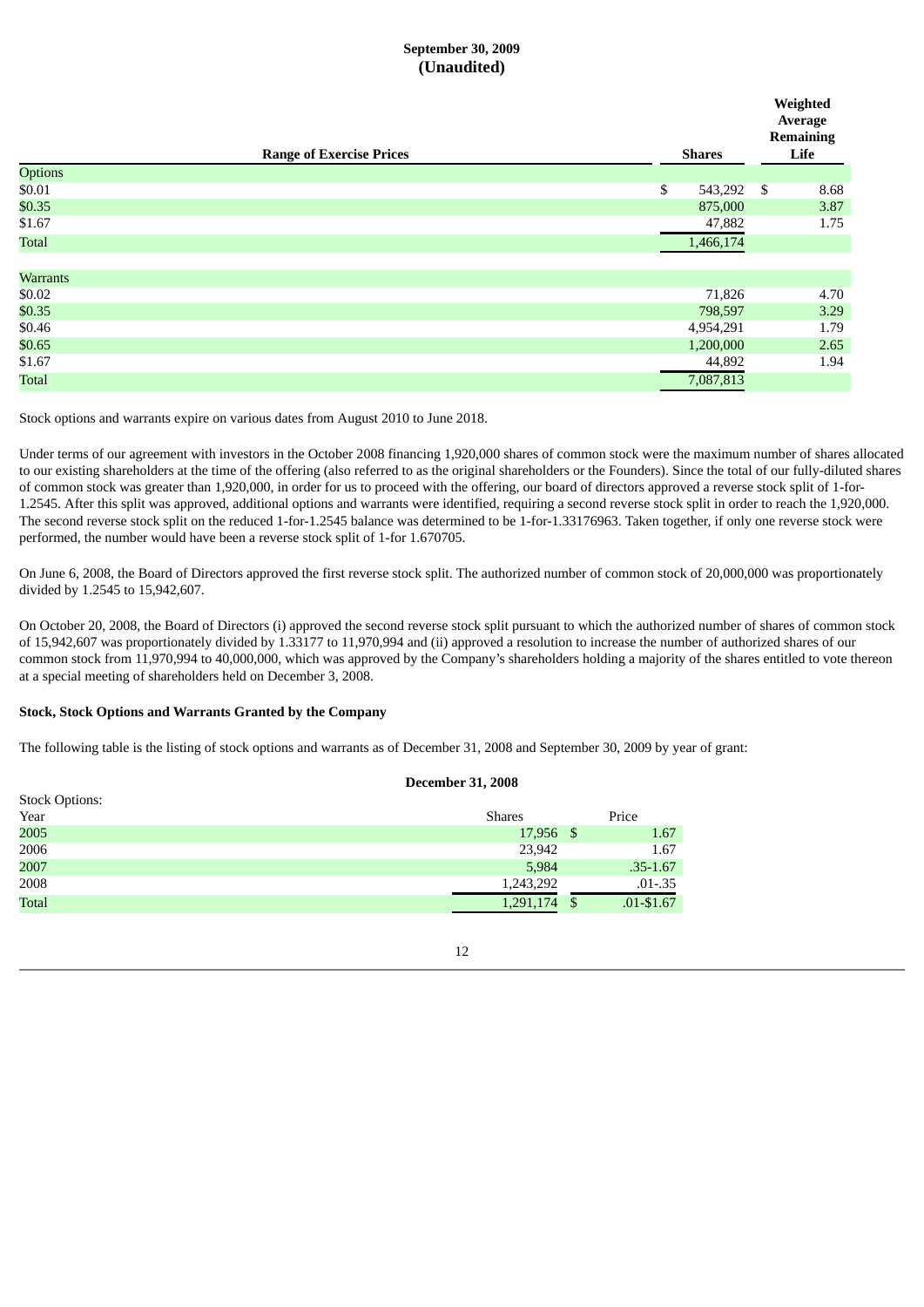| Warrants:    |               |     |               |
|--------------|---------------|-----|---------------|
| Year         | <b>Shares</b> |     | Price         |
| 2005         | 8,979         | -\$ | 1.67          |
| 2006         | 71,826        |     | $.02 - 1.67$  |
| 2007         | 28,502        |     | .35           |
| 2008         | 5,075,204     |     | $.02 - .46$   |
| <b>Total</b> | 5,184,511     | -S  | $.02 - $1.67$ |

# **September 30, 2009 (Unaudited)**

| <b>SLOCK OPHOILS:</b> |               |              |               |
|-----------------------|---------------|--------------|---------------|
| Year                  | <b>Shares</b> |              | Price         |
| 2005                  | 17,956 \$     |              | 1.67          |
| 2006                  | 23,942        |              | 1.67          |
| 2007                  | 5,984         |              | $.35 - 1.67$  |
| 2008                  | 1,243,292     |              | $.01 - .35$   |
| 2009                  | 175,000       |              | .35           |
| Total                 | 1,466,174 \$  |              | $.01 - $1.67$ |
|                       |               |              |               |
| Warrants:             |               |              |               |
| Year                  | <b>Shares</b> |              | Price         |
| 2005                  | 8,979 \$      |              | 1.67          |
| 2006                  | 71,826        |              | $.02 - 1.67$  |
| 2007                  | 28,502        |              | .35           |
| 2008                  | 5,075,204     |              | $.02 - .46$   |
| 2009                  | 1,903,202     |              | $.35 - .65$   |
| <b>Total</b>          | 7,087,813     | $\mathbb{S}$ | $.02 - $1.67$ |

# **NOTE 4- RESTRICTED CASH IN ESCROW**

Under terms of the escrow agreement established in connection with the October 2008 financing, certain amounts were to be withheld to pay legal, accounting and placement agent fees as well as to pay for investor relations activities that will commence upon receiving an effective registration of the Company's stock and an initial listing with the OTC Bulletin Board. All amounts related to legal, accounting and placement agent fees have been disbursed and the current balance is solely being held to fund investor relations activities.

The balance in this escrow account will be released to the Company if we should withdraw our registration statement to become a public company or otherwise by mutual agreement of the investors who established the escrow as a condition of the October 2008 financing.

# **NOTE 5 - LOSS PER SHARE**

Stock Options:

The following table presents the shares used in the basic and diluted loss per common share computations: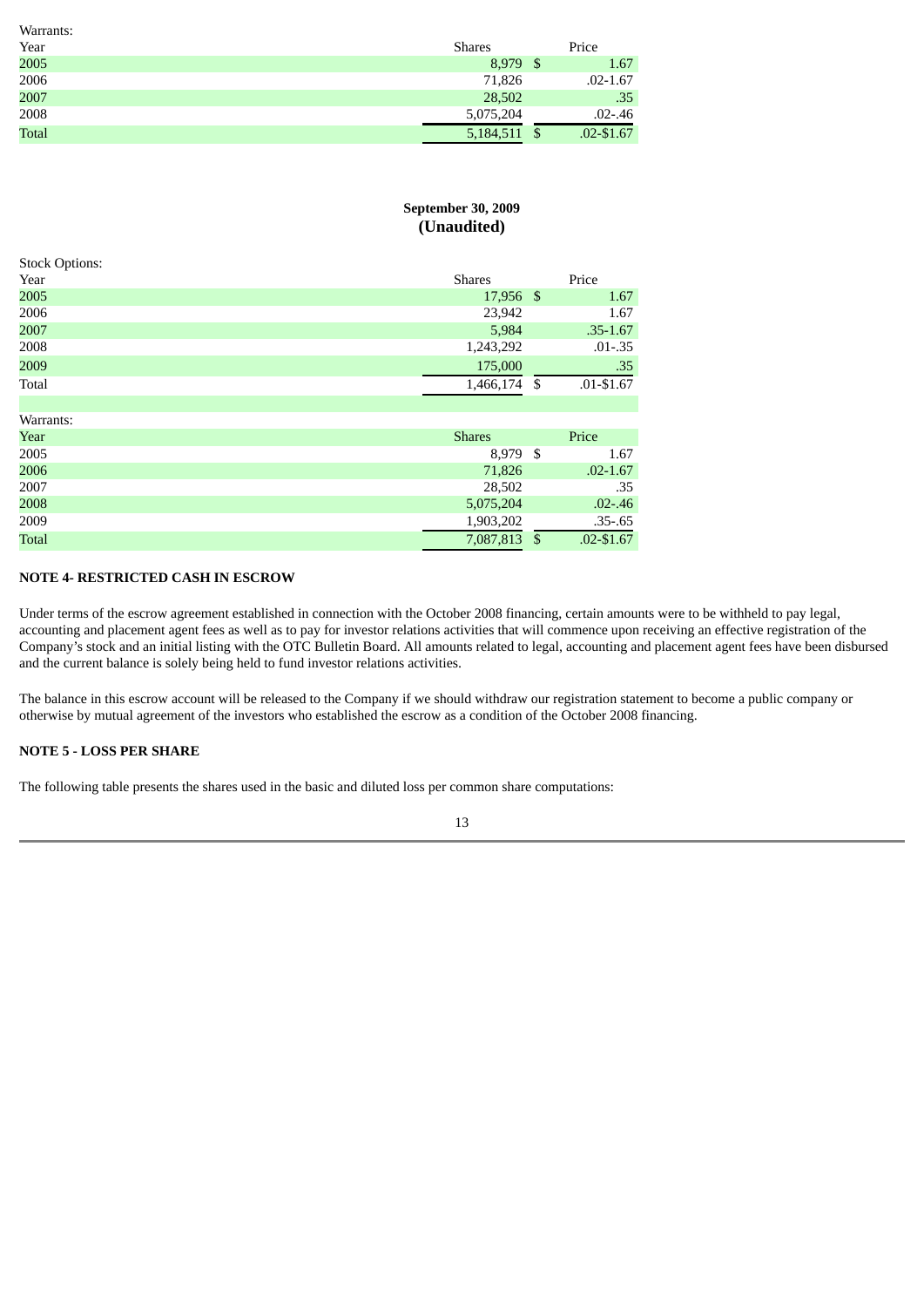|                                                        | <b>Three Months Ended</b><br>September 30,<br>2009 |    | 2008           |    | <b>Nine Months Ended</b><br>September 30,<br>2008<br>2009 |  | From<br>April 23, 2002<br>(Inception) To<br><b>September 30, 2009</b> |  |             |
|--------------------------------------------------------|----------------------------------------------------|----|----------------|----|-----------------------------------------------------------|--|-----------------------------------------------------------------------|--|-------------|
| Numerator                                              |                                                    |    |                |    |                                                           |  |                                                                       |  |             |
| Net Loss available in basic and<br>diluted calculation | \$<br>$(773, 015)$ \$                              |    | $(447,535)$ \$ |    | $(2,515,440)$ \$                                          |  | $(955, 354)$ \$                                                       |  | (5,652,578) |
| Denominator                                            |                                                    |    |                |    |                                                           |  |                                                                       |  |             |
| Weighted average common shares                         |                                                    |    |                |    |                                                           |  |                                                                       |  |             |
| oustanding-basic                                       | 9,634,828                                          |    | 5,582,437      |    | 8,903,119                                                 |  | 2,758,557                                                             |  | 2,041,540   |
| Effect of dilutive stock options and                   |                                                    |    |                |    |                                                           |  |                                                                       |  |             |
| warrants $(1)$                                         | $\overline{\phantom{a}}$                           |    |                |    |                                                           |  |                                                                       |  |             |
| Weighted average common shares                         |                                                    |    |                |    |                                                           |  |                                                                       |  |             |
| outstanding-diluted                                    | 9,634,828                                          |    | 5,582,437      |    | 8,903,119                                                 |  | 2,758,557                                                             |  | 2,041,540   |
|                                                        |                                                    |    |                |    |                                                           |  |                                                                       |  |             |
| Loss per common share-basic                            |                                                    |    |                |    |                                                           |  |                                                                       |  |             |
| and diluted                                            | \$<br>(0.08)                                       | -S | (0.08)         | S. | $(0.28)$ \$                                               |  | (0.35)                                                                |  | (2.77)      |

(1) The number of options and warrants outstanding as of September 30, 2009 and September 30, 2008 are 8,553,987 and 6,339,843 respectively. The effect of the shares that would be issued upon exercise has been excluded from the calculation of diluted loss per share because those shares are anti-dilutive.

# **NOTE 6 – INCOME TAXES**

The provision for income taxes consists of an amount for taxes currently payable and a provision for tax consequences deferred to future periods. Deferred income taxes are recognized for the future tax consequences attributable to differences between the financial statement carrying amounts of existing assets and liabilities and their respective tax bases. Deferred income tax assets and liabilities are measured using enacted tax rates expected to apply to taxable income in the years in which those temporary differences are expected to be recovered or settled.

There is no income tax provision in the accompanying statement of operations due to the cumulative operating losses that indicate a 100% valuation allowance for the deferred tax assets and state income taxes is appropriate.

Federal and state income tax return operating loss carryovers as of December 31, 2008, were approximately \$3,145,000 and will begin to expire in 2017.

The valuation allowance has been recorded due to the uncertainty of realization of the benefits associated with the net operating losses. Future events and changes in circumstances could cause this valuation allowance to change.

The components of deferred income taxes at September 30, 2009 and December 31, 2008 are as follows:

|                                 | September 30,<br>2009<br>(Unaudited) |              | December 31,<br>2008 |         |
|---------------------------------|--------------------------------------|--------------|----------------------|---------|
| Deferred Tax Asset:             |                                      |              |                      |         |
| Net Operating Loss              |                                      | 1,266,000 \$ |                      | 747,000 |
| <b>Total Deferred Tax Asset</b> |                                      | 1,266,000    |                      | 747,000 |
| <b>Less Valuation Allowance</b> |                                      | 1,266,000    |                      | 747,000 |
| Net Deferred Income Taxes       | \$                                   | — S          |                      |         |

## **NOTE 7 –NOTES PAYABLE**

The Company has a convertible debenture with Andcor Companies, Inc. ("Andcor") of \$10,000 with interest at 10.25% that matured in 2007. The debenture is convertible to the Company's common stock at the lower of \$0.90 per share or the price per share at which the next equity financing agreement is completed, and is now re-set to \$.35 per share. The convertible debenture has not yet been paid, and it is currently in default. While Andcor could demand payment on this note at any time, they have verbally expressed an interest in working with us to wait until additional funds are secured by the Company. Further, Andcor has left open the possibility of converting the note into shares of the Company's common stock, which would require no cash outlay by the Company.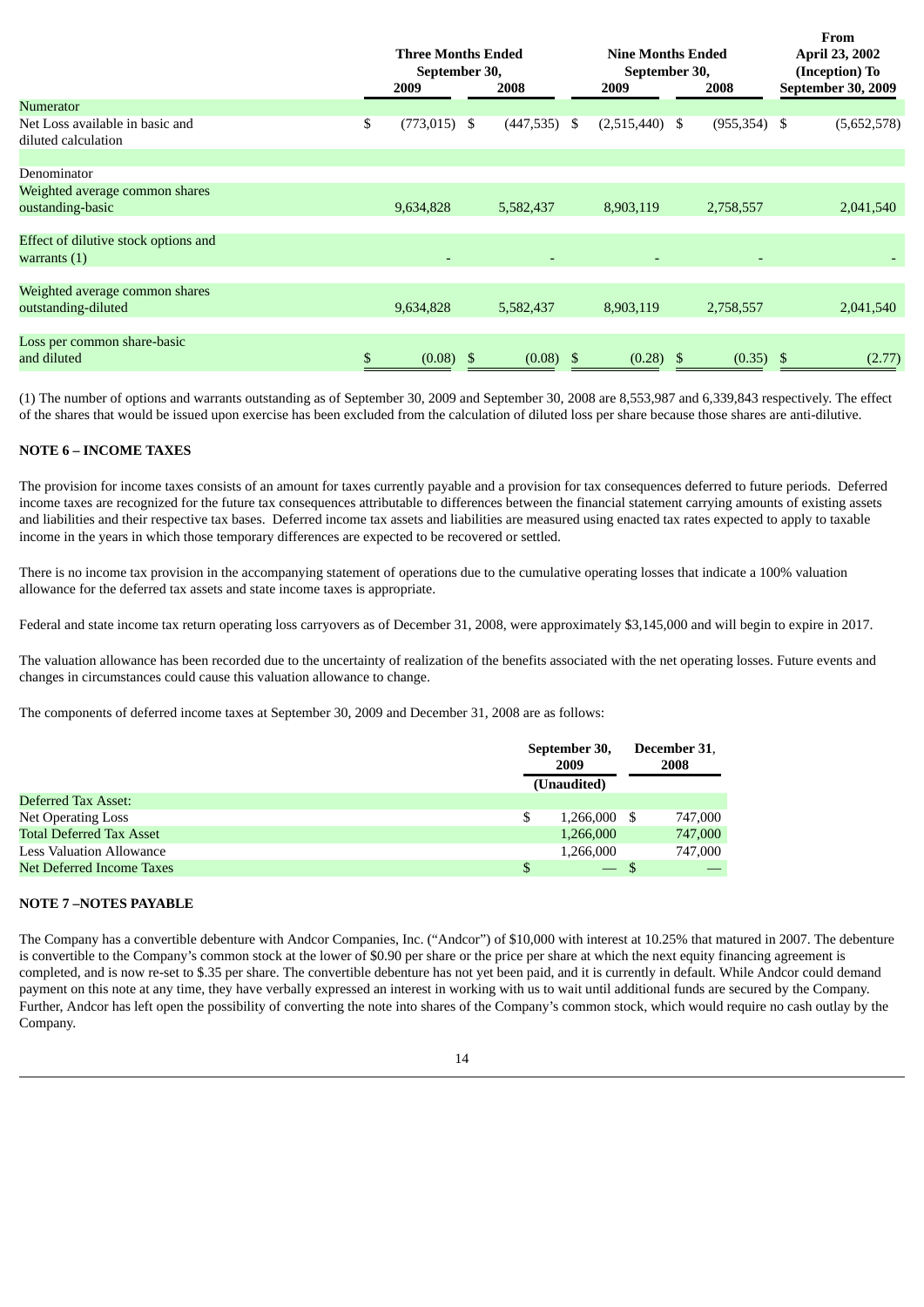# **NOTE 8 – LONG-TERM DEBT**

Long-term debt is as follows:

|                                                                                                     | September 30,<br>2009 |  | December 31,<br>2008 |  |
|-----------------------------------------------------------------------------------------------------|-----------------------|--|----------------------|--|
|                                                                                                     | (Unaudited)           |  |                      |  |
| Notes payable to seven individuals due April 2008 including 8% fixed interest and are now           |                       |  |                      |  |
| delinquent. The notes are convertible into 620,095 shares of the Company's common stock and         |                       |  |                      |  |
| automatically convert at the effective date of this registration statement.                         | \$<br>170,000 \$      |  | 170,000              |  |
| Note payable to bank in monthly installments of \$1,275/including variable interest at 2% above the |                       |  |                      |  |
| prevailing prime rate (3.25% at December 31, 2008) to August 2011 when the remaining balance is     |                       |  |                      |  |
| payable. The note is personally guaranteed by former executives of the Company.                     | 31,486                |  | 38,183               |  |
| Notes payable to two individuals, net of discounts of \$19,619 and \$26,157 with interest only      |                       |  |                      |  |
| payments at 12% to March 2012 when the remaining balance is payable. The notes are convertible      |                       |  |                      |  |
| into 285,715 shares of stock in the Company at \$.35 per share.                                     | 80.381                |  | 73,843               |  |
| Notes payable to four shareholders of the Company that are overdue. The notes are convertible into  |                       |  |                      |  |
| 11,429 shares of stock in the Company at \$.35 per share.                                           | 4,000                 |  | 4,000                |  |
| Total                                                                                               | 282,441               |  | 286,026              |  |
| Less amount due within one year                                                                     | 187,620               |  | 187,620              |  |
| Long-Term Debt                                                                                      | 94.821                |  | 98,406               |  |

Cash payments for interest were \$5,175 for the year ended December 31, 2008 and \$1,351 for the nine months ended September 30, 2009 compared to \$3,890 for the nine months ended September 30, 2008. The notes payable of \$10,000 (discussed in Note 6), \$170,000 and \$4,000 (shown in the table above) are delinquent and could be called by the holders, putting additional strains on our liquidity. The note for \$170,000 contains provisions for a one-time penalty of \$25,000 if this registration statement is not filed within 120 days of August 31, 2008 and \$5,000 per 30 day period, after February 27, 2009, until the registration statement is declared effective by the SEC. The total amount accrued as additional interest expense is \$20,500 at June 30, 2009. There is no maximum penalty. In addition, beginning March 2009 the Company was obligated to issue additional shares to the investors who purchased units in October 2008 financing equal to 2% of the units sold for each month until the registration is declared effective. This represents 91,057 shares per month to a maximum of 728,458 shares, or 16% of the total units sold. The Company is obligated to issue 710,248 shares as a result of an effective registration on October 19, 2009. Payment of the accrued interest and penalties will occur upon receipt of a significant portion of the \$3 million funding subsequent to our listing on the OTC Bulletin Board and issuance of the additional shares will occur by December 31, 2009.

Principal payments required during the years 2009 to 2013 are:

| $2009 -$ | \$<br>197,620 |
|----------|---------------|
| $2010 -$ | \$<br>14,353  |
| $2011 -$ | \$<br>10,210  |
| $2012 -$ | \$<br>100,000 |
| $2013 -$ | \$<br>0       |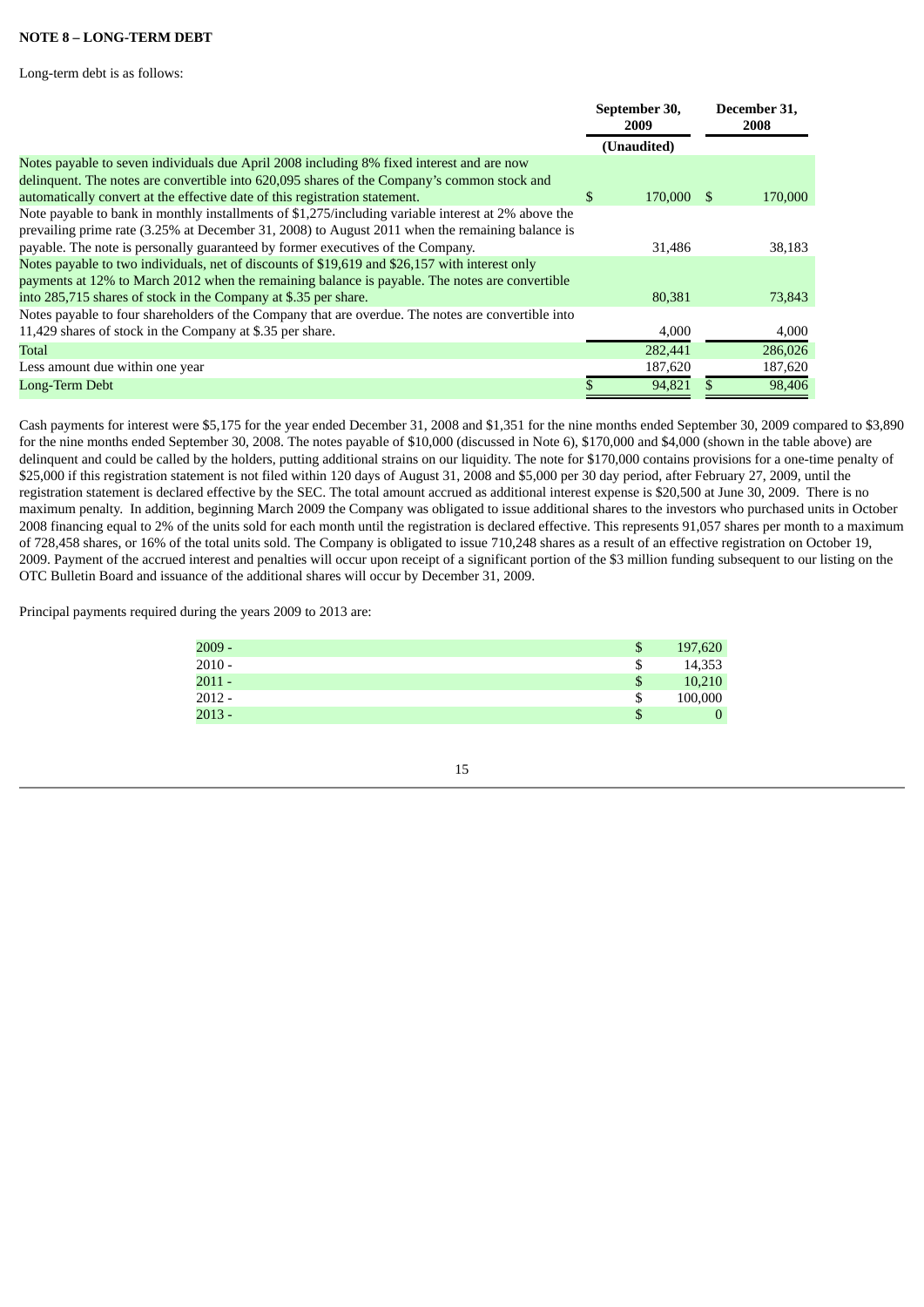## **NOTE 9 – RENT OBLIGATION**

The Company leases it principal office under a non-cancelable lease that extends 5 years. In addition to rent the Company also pays real estate taxes, repairs and maintenance on the leased property.

The Company's rent obligation for the years 2009 to 2013 is as follows:

| 2009 | \$<br>35,000 |
|------|--------------|
| 2010 | 29,000       |
| 2011 | 30,000       |
| 2012 | 30,000       |
| 2013 | 26,000       |

### **NOTE 10 – LIABILITY FOR EQUITY-LINKED FINANCIAL INSTRUMENTS**

The Company adopted Emerging Issues Task Force (EITF) Issue No. 07-5, *Determining Whether an Instrument (or Embedded Feature) is Indexed to an Entity's Own Stock* , on January 1, 2009. EITF 07-5 mandates a two-step process for evaluating whether an equity-linked financial instrument or embedded feature is indexed to the entity's own stock. It is effective for fiscal years beginning after December 15, 2008, and interim periods within those fiscal years, which is our first quarter of 2009. Most of the warrants issued by the Company contain a strike price adjustment feature, which upon adoption of EITF 07-5, changed the current classification (from equity to liability) and the related accounting for warrants with a \$479,910 estimated fair value of as of January 1, 2009.

The Company determined that the fair value on January 1, 2009 of 4,689,291 warrants was \$479,910, or \$.1023 per share. An adjustment was made to remove \$486,564 from paid-in capital (the cumulative value of the warrants on their grant dates), we booked a positive adjustment of \$6,654 to accumulated deficit, representing the gain on valuation from the grant date to January 1, 2009, and booked the net of \$479,910 as a liability. The January 1, 2009 valuation was computed using the Black-Scholes valuation model based upon a 2.5 year expected term, an expected volatility of 63%, an exercise price of \$.46 per share a, a stock price of \$.35, a zero dividend rate and a 1.37% risk free interest rate. On March 31, 2009 the company recomputed the value of the warrants using the Black-Scholes valuation model with an expected volatility of 66%, an expected term of 2.25 years, a stock price of \$.50 per share and a risk free interest rate of .895%. Primarily due to the increase in the underlying stock price the valuation per share was \$.2082 or a total of \$976,412.The \$496,502 increase in the liability was reflected as a Loss on the valuation of the liability for equity-linked instruments, on a separate line in the Income Statement for the three months ended March 31, 2009. On June 30, 2009 the Company recomputed the value of the warrants using the Black-Scholes valuation model with an expected volatility of 66%, an expected term of 2 years, a risk free interest rate of 1.11%, a zero dividend rate and a stock price of \$.50. The computed value per share of \$.1967 produced a liability of \$922,344 as of June 30, 2009 for a net gain of \$54,067. In addition, the Company placed a valuation on their grant date, on warrants issued during the second quarter of \$169,654 and recomputed their value as of June 30, 2009. The value on June 30, 2009 was \$163,842 for a net gain of \$6,012. The June 30, 2009 valuation of the warrants issued during the second quarter was \$.1689 per share using a 63% expected volatility, a 2.83 year expected term, a zero dividend rate, an exercise price of \$.65 per share, a stock price of \$.50 per share and a 1.26% risk free interest rate. The combination of the net gains during the second quarter resulting from these new valuations was \$60,079 and reduced the loss for the six month period ended June 30, 2009 to \$436,423. This loss on valuation of equity-linked financial instruments was shown as a separate line on the statement of operations. The total valuation of equity linked financial instruments as of September 30, 2009 was determined to be \$1,059,979 using a Black-Scholes valuation model with volatility ranging from 63 to 66%, a risk free interest rate of .85 to 1.375% and an expected term of 1.74 to 2.85 years. The net gain on valuation of equity linked financial instruments was \$65,949 during the three months ended September 30, 2009, reducing the loss on valuation of equitylinked financial instruments to \$370,474 for the nine months ended September 30, 2009.

## **ITEM 2. Management's Discussion and Analysis of Financial Condition and Results of Operations**

## **Overview**

Our Company was incorporated in Minnesota in April 2002. We are an early-stage development company developing an environmentally conscientious system for the collection and disposal of infectious fluids that result from surgical procedures and post-operative care. We achieved our first sale in June 2009. Since our inception in 2002, we have invested significant resources into product development and in preparing for approval from the FDA. We believe that our success depends upon converting the traditional process of collecting and disposing of infectious fluids from the operating rooms of medical facilities to our wall-hung Fluid Management System ("FMS") and use of our proprietary cleaning fluid.

Since inception, we have been unprofitable. We incurred a net loss of approximately \$1,763,000 for the fiscal year ended 2008 and a net loss of approximately \$2,515,000 for the nine months ended September 30, 2009 compared to approximately \$955,000 for the nine months ended September 30, 2008. As of September 30, 2009, we had an accumulated deficit of approximately \$5,653,000. As a company in the early stage of development, our limited history of operations makes prediction of future operating results difficult. We believe that period to period comparisons of our operating results should not be relied on as predictive of our future results.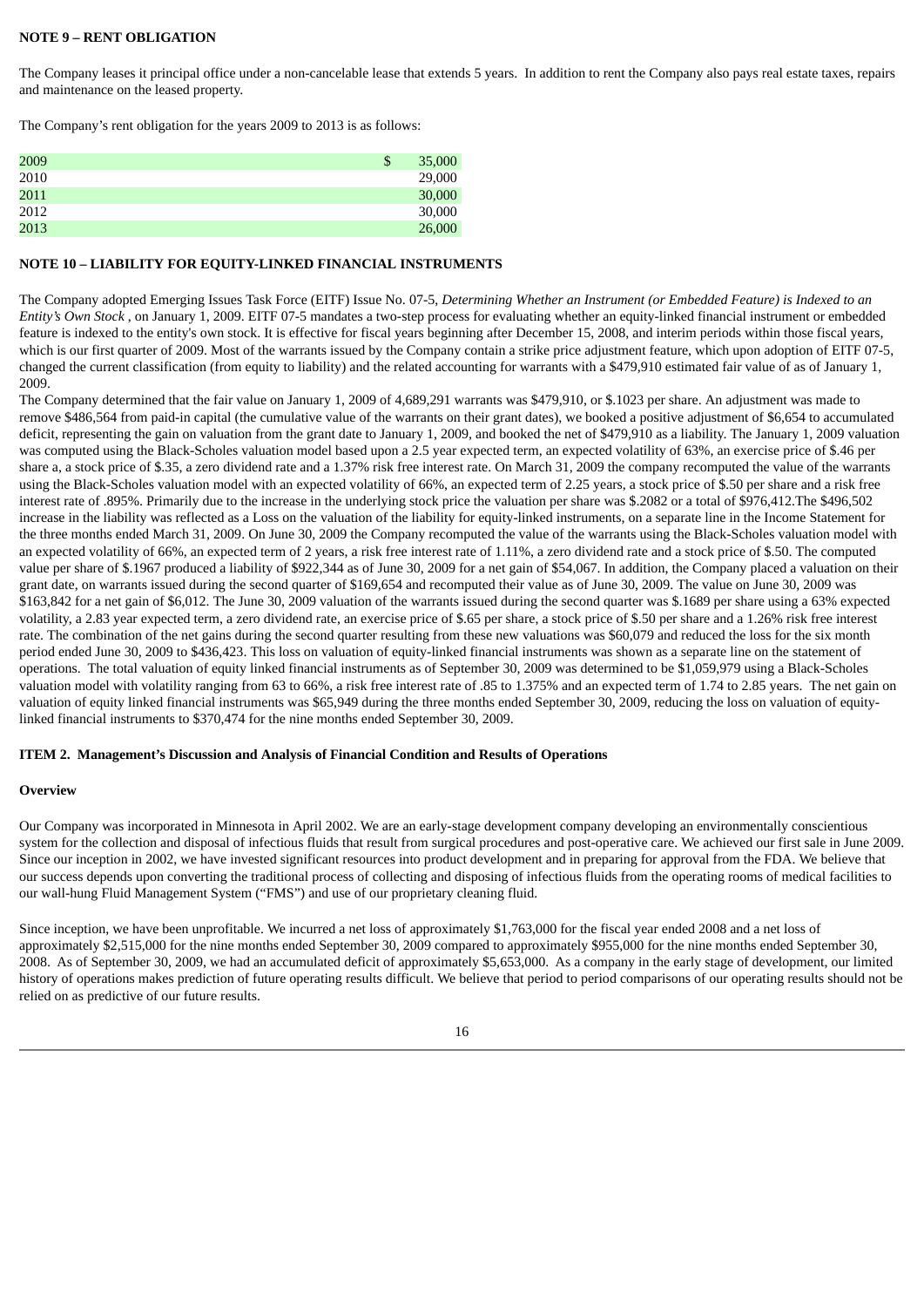We are an early-stage development stage company and we have been focused on finalizing our production and obtaining final FDA clearance to sell our product to the medical facilities market. FDA final clearance was obtained on April 1, 2009. Our innovative FMS will be sold through experienced, independent medical distributors and manufacturers representatives that are intended to enhance acceptability in the marketplace. We are currently in the process of signing agreements with independent sales representative and product installation organizations and conducting training sessions. We achieved our first billable shipment in June 2009 and are hopeful to receive several orders during the fourth quarter of 2009. Since our FDA clearance to sell our FMS product was only received on April 1, 2009 it is too early to know with a high degree of confidence how quickly, and in what amounts, new orders will develop.

Since we do not expect to generate sufficient revenues in 2009 to fund our capital requirements, our capital needs for the next 12 months are expected to be approximately \$3 million even though we plan to use outside third party contract manufacturers to produce the FMS and independent sales representatives to sell the FMS. Our future cash requirements and the adequacy of available funds will depend on our ability to sell our FMS and related products now that FDA final clearance has been obtained. We expect that we will require additional funding to finance operating expenses and to enter the international marketplace.

As of December 31, 2008, we have funded our operations through a bank loan of \$41,400, an equity investment of \$68,000 from the Wisconsin Rural Enterprise Fund ("WREF") and \$30,000 in early equity investment from several individuals. WREF had also previously held debt in the form of three loans of \$18,000, \$12,500 and \$25,000. In December 2006, WREF converted two of the loans totaling \$37,500 into 43,000 shares of common stock. In August 2006, we secured a \$10,000 convertible loan from one of our vendors. In February 2007, we obtained \$4,000 in officer and director loans and in March 2007, we arranged a \$100,000 convertible note from two private investors. In July 2007, we obtained a convertible bridge loan of \$170,000. In June 2008, we paid off the remaining \$18,000 loan from WREF and have raised approximately \$1.6 million through our October 2008 financing. During April, through September 2009 we raised an additional \$600,000 in a private placement of 1,200,000 stock Units at \$.50 per Unit, including one share of stock and a warrant to purchase one share of stock at \$.65 per share.

#### **Critical Accounting Policies and Estimates and Recent Accounting Developments**

#### **Critical Accounting Policies and Estimates**

The discussion and analysis of our financial condition and results of operations are based upon our audited Financial Statements, which have been prepared in accordance with U.S. Generally Accepted Accounting Principles ("GAAP"). The preparation of these financial statements requires management to make estimates and assumptions that affect the reported amounts of assets and liabilities as of the date of our financial statements, the reported amounts of revenues and expenses during the reporting periods presented, as well as our disclosures of contingent assets and liabilities. On an ongoing basis, we evaluate our estimates and assumptions, including, but not limited to, fair value of stock-based compensation, fair value of acquired intangible assets and goodwill, useful lives of intangible assets and property and equipment, income taxes, and contingencies and litigation.

We base our estimates and assumptions on our historical experience and on various other information available to us at the time that these estimates and assumptions are made. We believe that these estimates and assumptions are reasonable under the circumstances and form the basis for our making judgments about the carrying values of our assets and liabilities that are not readily apparent from other sources. Actual results and outcomes could differ from our estimates.

Our significant accounting policies are described in Note 1 *Summary of Significant Accounting Policies,* in Notes to Financial Statements of this Form 10-Q. We believe that the following discussion addresses our critical accounting policies and reflect those areas that require more significant judgments, and use of estimates and assumptions in the preparation of our Financial Statements.

**Revenue Recognition** We recognize revenue in accordance with the SEC's Staff Accounting Bulletin No. 101, *Revenue Recognition in Financial Statements*, as amended by Staff Accounting Bulletin No. 104 (together, SAB 101), and Statement of Financial Accounting Standards No. 48, *Revenue Recognition When Right of Return Exists* (SFAS 48).

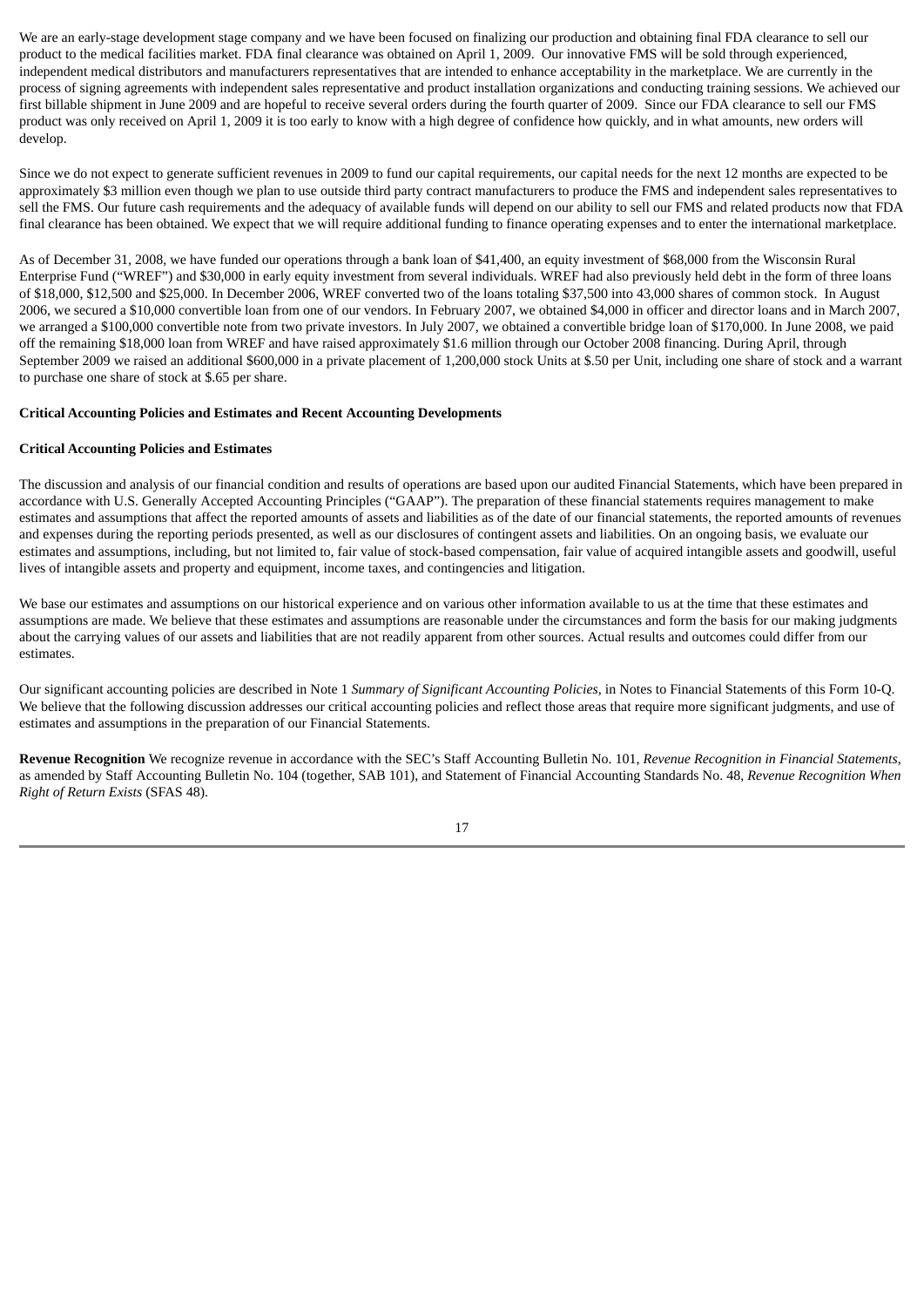Revenue is recognized when persuasive evidence of an arrangement exists, delivery has occurred, the fee is fixed and determinable and collectability is probable. Delivery is considered to have occurred upon either shipment of the product or arrival at its destination based on the shipping terms of the transaction. Our standard terms specify that shipment is FOB BioDrain and we will, therefore recognize revenue upon shipment in most cases. This revenue recognition policy applies to shipments of our FMS units as well as shipments of cleaning solution kits. When these conditions are satisfied, we recognize gross product revenue, which is the price we charge generally to our customers for a particular product. Under our standard terms and conditions there is no provision for installation or acceptance of the product to take place prior to the obligation of the customer. The Customer's right of return is limited only to our standard warranty whereby we replace or repair, at our option, and it would be very rare that the unit or significant quantities of cleaning solution kits may be returned. Additionally, since we buy both the FMS units and cleaning solution kits from "turnkey" suppliers we would have the right to replacements from the suppliers if this situation should occur.

*Stock-Based Compensation.* Effective January 1, 2006, we adopted SFAS No. 123 (revised 2004), *Share-Based Payment* (SFAS 123(R)) which replaced SFAS No. 123, *Accounting for Stock-Based Compensation* (SFAS 123) and superseded Accounting Principles Board (APB) Opinion No. 25, *Accounting for Stock Issued to Employees* (APB 25). Under SFAS 123(R), stock-based employee compensation cost is recognized using the fair value based method for all new awards granted after January 1, 2006 and unvested awards outstanding at January 1, 2006. Compensation costs for unvested stock options and non-vested awards that were outstanding at January 1, 2006, are being recognized over the requisite service period based on the grant-date fair value of those options and awards as previously calculated under SFAS 123 for pro forma disclosures, using a straight-line method. We elected the modified-prospective method in adopting SFAS 123(R), under which prior periods are not retroactively restated.

SFAS 123(R) requires companies to estimate the fair value of stock-based payment awards on the date of grant using an option-pricing model. We use the Black-Scholes-Merton option-pricing model which requires the input of significant assumptions including an estimate of the average period of time employees and directors will retain vested stock options before exercising them, the estimated volatility of our common stock price over the expected term, the number of options that will ultimately be forfeited before completing vesting requirements and the risk-free interest rate.

Because we do not have historical trading data on our stock we relied upon trading data from a composite of 10 medical companies traded on major exchanges and 15 medical companies traded on the OTCBB to help us arrive at expectations as to volatility of our own stock when public trading commences. Likewise, we have no history of option and warrant exercises because there is no liquidity in our stock as a private company and we were required to make a significant judgment as to expected option and warrant exercise patterns in the future regarding employee and director options and warrants. In the case of options and warrants issued to consultants and investors we used the legal term of the option/warrant as the estimated term unless there was a compelling reason to use a shorter term. The measurement date for employee and non-employee options and warrants is the grant date of the option or warrant. The vesting period for options that contain service conditions is based upon management's best estimate as to when the applicable service condition will be achieved. Changes in the assumptions can materially affect the estimate of fair value of stock-based compensation and, consequently, the related expense recognized. The assumptions we use in calculating the fair value of stock-based payment awards represent our best estimates, which involve inherent uncertainties and the application of management's judgment. As a result, if factors change and we use different assumptions, our equity-based compensation expense could be materially different in the future. See Note 3, *Stock-Based Compensation,* in Notes to Financial Statements, for additional information.

When an option or warrant is granted in place of cash compensation for services we deem the value of the service rendered to be the value of the option or warrant. In most cases, however, an option or warrant is granted in addition to other forms of compensation and its separate value is difficult to determine without utilizing an option pricing model. For that reason we also use the Black-Scholes-Merton option-pricing model to value options and warrants granted to non-employees, which requires the input of significant assumptions including an estimate of the average period that investors or consultants will retain vested stock options and warrants before exercising them, the estimated volatility of our common stock price over the expected term, the number of options and warrants that will ultimately be forfeited before completing vesting requirements and the risk-free interest rate. Changes in the assumptions can materially affect the estimate of fair value of stock-based compensation and, consequently, the related expense recognized that. Since we have no trading history in our stock and no first-hand experience with how these investors and consultants have acted in similar circumstances, the assumptions we use in calculating the fair value of stock-based payment awards represent our best estimates, which involve inherent uncertainties and the application of management's judgment. As a result, if factors change and we use different assumptions, our equity-based consulting and interest expense could be materially different in the future.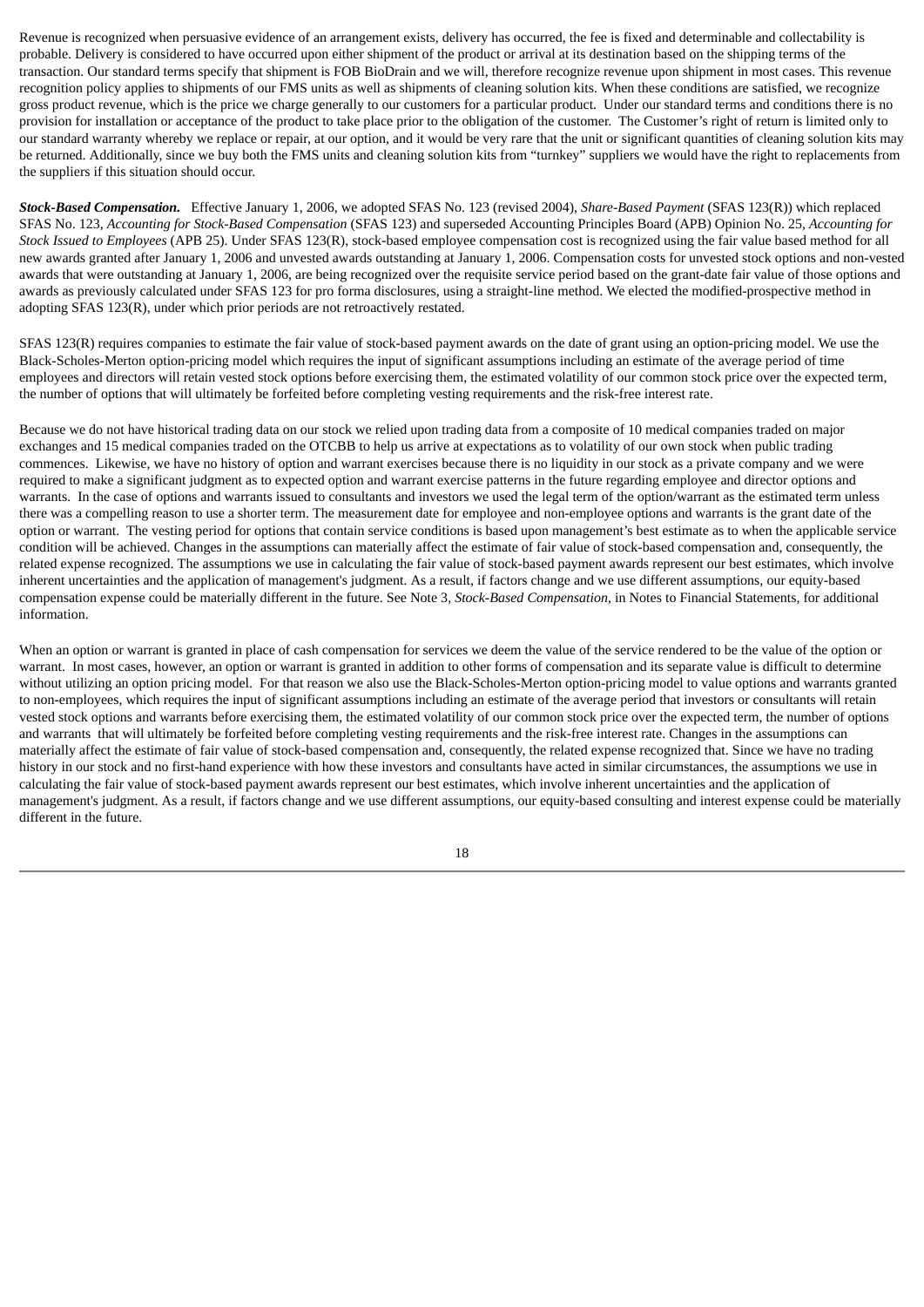Since our company stock has no public trading history we were required to take an alternative approach to estimating future volatility and the future results could vary significantly from our estimates. We compiled historical volatilities over a period of 2-7 years of 15 small-cap medical companies traded on major exchanges and10 medical companies in the middle of the market cap size range on the OTC Bulletin Board and combined the results using a weighted average approach. In the case of standard options to employees we determined the expected life to be the midpoint between the vesting term and the legal term. In the case of options or warrants granted to non-employees we estimated the life to be the legal term unless there was a compelling reason to make it shorter.

*Valuation of Intangible Assets* We review identifiable intangible assets for impairment in accordance with SFAS No. 144, *Accounting for the Impairment or Disposal of Long-Lived Assets* (SFAS 144), whenever events or changes in circumstances indicate the carrying amount may not be recoverable. Our intangible assets are currently solely the costs of obtaining trademarks and patents. Events or changes in circumstances that indicate the carrying amount may not be recoverable include, but are not limited to, a significant change in the medical device marketplace and a significant adverse change in the business climate in which we operate. If such events or changes in circumstances are present, the undiscounted cash flows method is used to determine whether the intangible asset is impaired. Cash flows would include the estimated terminal value of the asset and exclude any interest charges. If the carrying value of the asset exceeds the undiscounted cash flows over the estimated remaining life of the asset, the asset is considered impaired, and the impairment is measured by reducing the carrying value of the asset to its fair value using the discounted cash flows method. The discount rate utilized is based on management's best estimate of the related risks and return at the time the impairment assessment is made.

Our accounting estimates and assumptions bear various risks of change, including the length of the current recession facing the United States, the expansion of the slowdown in consumer spending in the U.S. medical markets despite the early expressed opinions of financial experts that the medical market would not be as affected as other markets and failure to gain acceptance in the medical market.

#### **Recent Accounting Developments**

In June 2009, the FASB issued SFAS No. 168, " *The FASB Accounting Standards Codification and the Hierarchy of Generally Accepted Accounting Principles,"* which is incorporated in FASB Accounting Standards Codification (ASC). Topic 105, *Generally Accepted Accounting Principles*, identifies the ASC as the authoritative source of generally accepted accounting principles in the United States. Rules and interpretive releases of the SEC under federal securities laws are also sources of authoritative GAAP for SEC registrants. This standard is effective for financial statements issued for reporting periods that end after September 15, 2009. The Company adopted SFAS No. 168 in the current quarter and will include references to the ASC within our consolidated financial statements by December 31, 2009.

Effective June 30, 2009, the Company adopted Financial Accounting Standards Board Accounting Standards Codification (ASC) Topic 855,"Subsequent Events." ASC Topic 855 addresses the types and timing of events that should be reported in the financial statements for events occurring between the balance sheet date and the date the financial statements are issued or available to be issued. The Company reviewed subsequent events for inclusion in the financial statements through November 6, 2009, the date that the accompanying financial statements were issued. The adoption of the ASC Topic did not affect the Company's financial position or results of operations.

#### **Results of Operations**

#### **Three months and nine months ended September 30, 2009 and 2008**

*Revenue.* The Company recorded no revenue in the three months ended September 30, 2009 and 2008 and revenue of \$15,737 during the nine-month period ended September 30, 2009 compared to \$0 in the nine-month period ended September 30, 2008 as the Company received its first order for 4 FMS units and a case of cleaning solution kits from a hospital in Texas and shipped the first FMS unit and the cleaning solution kits in June 2009. The revenue was approximately \$14,000 for the FMS unit, approximately \$1,000 for the cleaning solution kits and \$750 for installation. The remaining 3 FMS units and additional cleaning solution kits are expected to be shipped by the first quarter of 2010.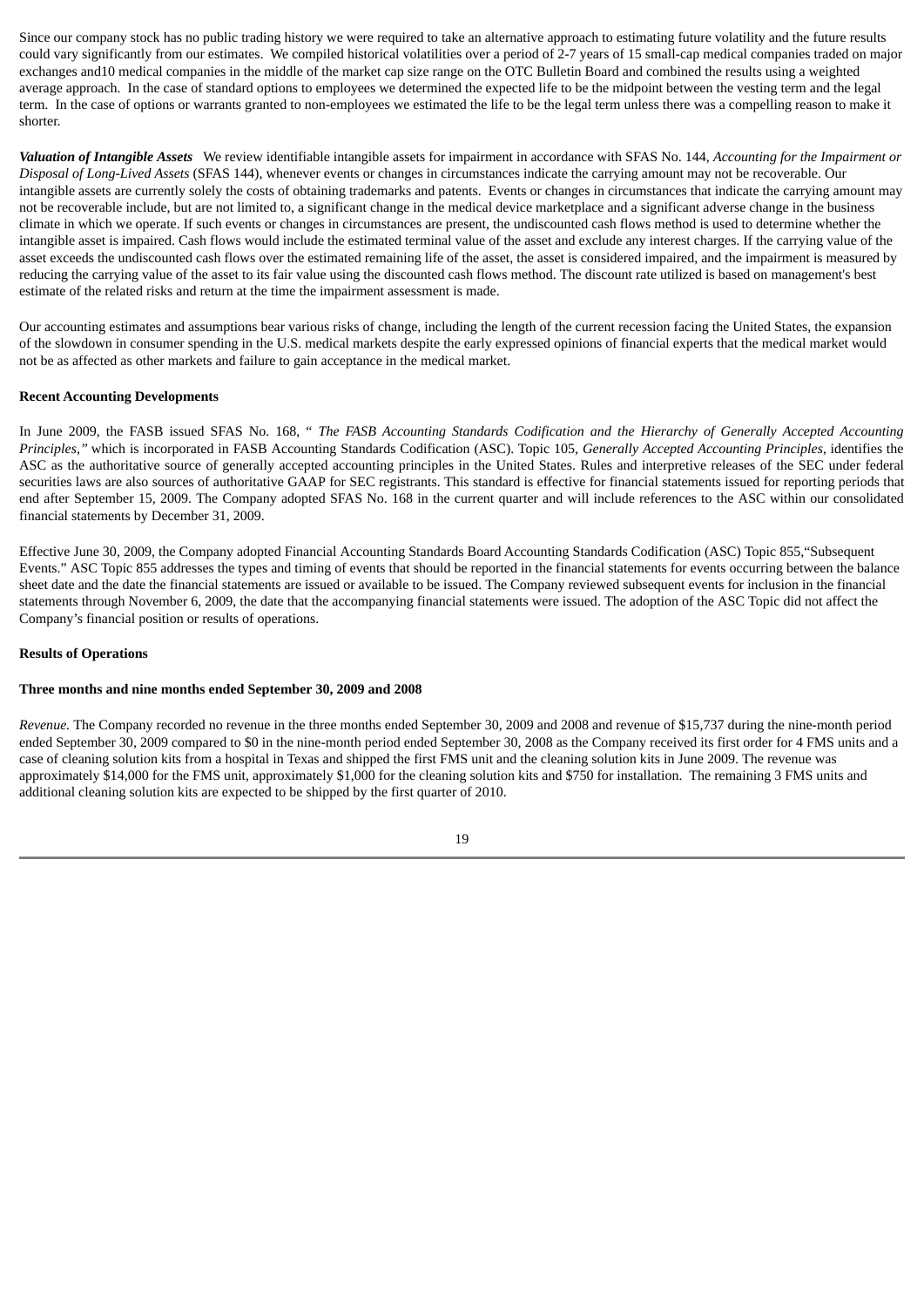*Cost of sales.* Cost of sales was zero in the three months ended September 30, 2009 and 2008 and \$7,450 for the nine months ended September 30, 2009 and \$0 for the six months ended September 30, 2008 as there were no sales in the 2008 period. The gross profit margin was approximately 53% for both the hardware and the cleaning solution kits in the nine months ended September 30, 2009 but should increase over time as volume purchasing discounts on both the equipment and the cleaning solution begin to take effect.

General and Administrative expense. General and administrative expense primarily consists of, management salaries, professional fees, consulting fees, *travel expense, administrative fees and general office expenses.*

General and Administrative (G&A) expenses increased to \$522,000 from \$436,000 in the three months ended September 30, 2009 compared to 2008 and to \$1,393,000 in the nine months ended September 30, 2009 from \$845,000 in the nine months ended September 30, 2008. The increase in the three months ended September 30, 2009 was primarily due to an increase in stock based compensation to management and directors and a \$34,000 increase in the accrual for a registration payment arrangement. In the nine months ended September 30, 2009 the increase was primarily due to an accrual of \$355,000 for a registration payment arrangement, a \$53,000 increase in legal and audit fees, an \$18,000 increase in board of director fees, an \$26,000 increase in rent and utilities and a \$260,000 increase in consulting fees, including stock based consulting. This was offset, in part, by a \$175,000 decrease in salaries. The increase in legal and audit fees was primarily related to accounting and legal work in connection with amendments to the Form S-1. The increase in consulting fees was primarily related to finalization of the application for FDA clearance and consulting work related to the Form S-1 amendments and general corporate work. Salaries declined as a result of the departure of our former Chief Financial Officer and former Chief Executive Officer. Total G&A expenses are expected to increase due to increased insurance premiums and audit fees, resulting from becoming a public company, but otherwise remain relatively constant over the next several quarters.

### Operations expense. Operations expense primarily consists of expenses related to product development and prototyping and testing in the company's current *stage.*

Operations expense increased to \$157,000 in the three-month period and \$351,000 in the nine months ended September 30, 2009 from zero in the threemonth period and \$91,000 in the nine months ended September 30, 2008 due to a \$117,000 increase in salaries, benefits and payroll taxes, a \$110,000 increase in stock based compensation, a \$33,000 increase in consulting expense and a \$33,000 increase in testing expense offset, in part, by a reduction of \$62,000 in product development expense, entirely in the first six months. The increase in salaries is the result of hiring an Executive Vice President of Operations (promoted to Chief Operating Officer in 2009) in June, 2008. The increase in stock based compensation expense resulted from a grant of restricted stock to management and directors, in August 2009, that will vest upon the successful achievement of certain future milestones. The increases in consulting expense and testing expense were directly related to finalizing the product design and preparing for the application to the FDA for 510k clearance. Consulting and testing expenses are expected to decline in the next several quarters but other expenses related to ramping up production, establishing a shipping and receiving function and other expenses necessary to support sales growth will likely more than offset the decreases in consulting and testing.

# Sales and Marketing expense. Sales and marketing expense consists of expenses required to sell products through independent reps, attendance at trades *shows, product literature and other sales and marketing activities.*

Sales and marketing expenses increased to \$136,000 in the three-month period and \$345,000 in the nine months ended September 30, 2009 compared to \$8,000 in the three months and nine months ended September 30, 2008 primarily due to a \$44,000 increase in the three months and a \$230,000 increase in the nine months in salaries and benefits, a \$64,000 increase in the three months and a \$79,000 increase in the nine months in stock based compensation, and a \$59,000 increase in trade show expense and marketing supplies, a \$22,000 increase in travel expenses, a \$3,000 increase in sales commissions and a \$21,000 increase in web development, promotion and consulting in the nine months ended September 30, 2009. All categories of sales and marketing expense are significantly higher than in the same 2008 periods as a result of hiring a VP of Sales and Marketing in early 2009 and substantially increasing sales and marketing activities. Sales and marketing expense is expected to grow significantly in the next several quarters as we ramp up our sales and marketing activities to establish our products in the marketplace and we commence the payment of commissions to independent sales reps.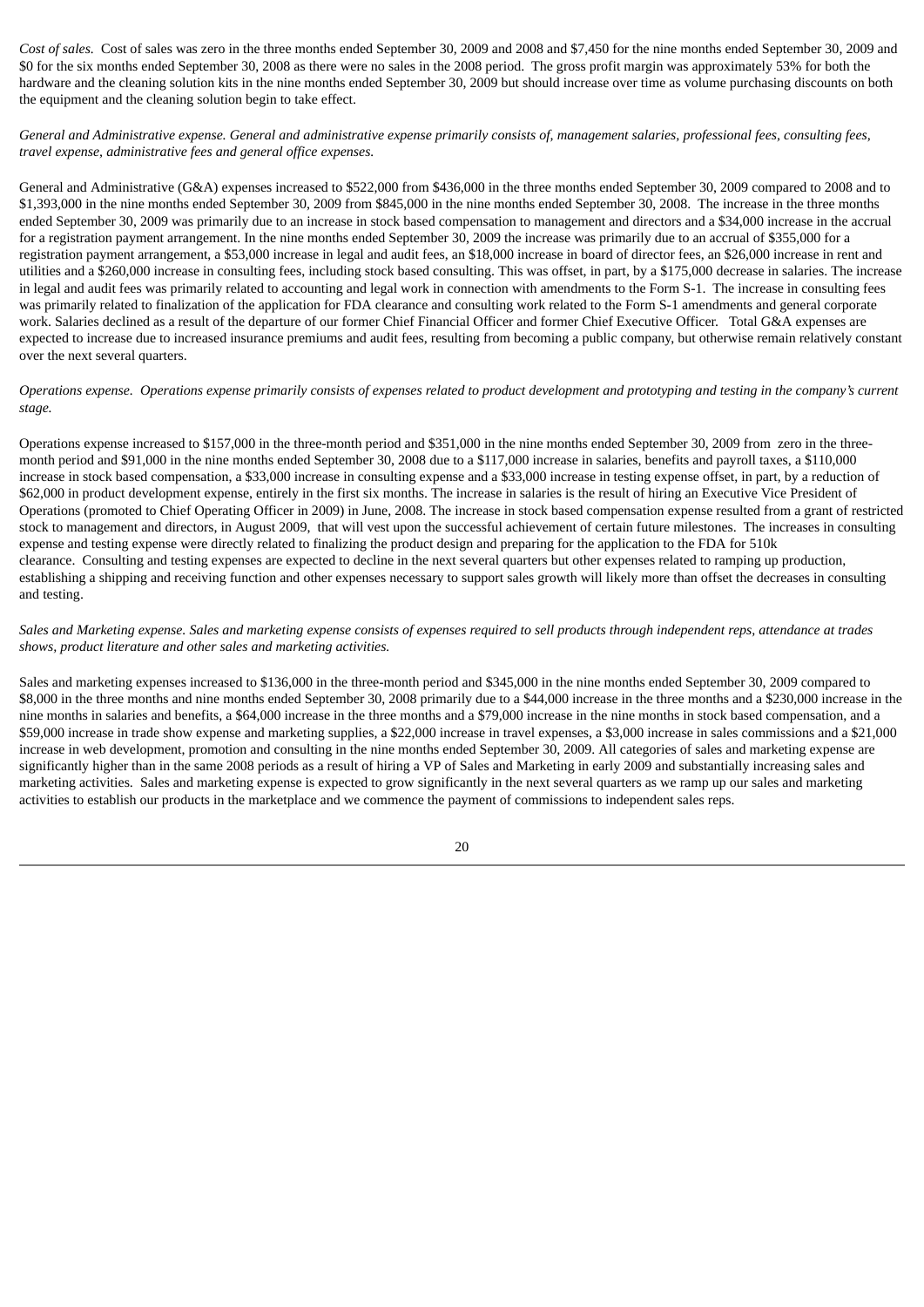Interest expense, including loss on revaluation of warrants, was negative \$41,000 in the three months but increased to \$434,000 in the nine months ended September 30, 2009 from \$11,000 in the nine months ended September 30, 2008. The decrease in expense in the three months was due to a gain (decrease in liability) on valuation of equity-linked financial instruments and the increase in expense in the nine months was primarily due to the \$370,000 loss (net of the gain in the three month period) on valuation of equity-linked instruments (increase in the liability) resulting from adoption of EITF 07-5 in January 2009. Although the valuation of the warrants liability has decreased in the last two quarters, as a result of a reduction of expected term, it may increase over the next several quarters as EITF 07-5 requires a revaluation of the liability on every balance sheet date and, provided the market value of the underlying stock continues to increase, the Black-Scholes valuation formula will produce a higher valuation until such time that the warrants are either exercised or expire.

### **Liquidity and Capital Resources**

We had a cash balance of \$463,838 as of December 31, 2008 and \$68,197 as of September 30, 2009. Since our inception, we have incurred significant losses. As of December 31, 2008 we had an accumulated deficit of \$3,144,000, and as of September 30, 2009 our accumulated deficit was \$5,653,000. We have not achieved profitability and anticipate that we will continue to incur net losses for the foreseeable future. We expect that our operations expense, including product development expense, sales and marketing and general and administrative expenses will increase, and as a result we will need to generate significant revenue to achieve profitability.

There is no certainty that access to needed capital will be successful. We have not depended on the future exercise of outstanding warrants to provide additional funding.

To date, our operations have been funded through a bank loan in the original amount of \$41,400, private party loans totaling \$10,000, convertible debt in the amounts of \$170,000 and \$100,000 and equity investments totaling approximately \$2,200,000. As of December 31, 2008, we had accounts payable of \$497,000 and accrued liabilities of \$305,000, and as of September 30, 2009 we had accounts payable of \$686,000 and accrued liabilities of \$296,000.

#### **Nine months ended September 30, 2009 and 2008**

Net cash used in operating activities was \$985,000 in the nine months ended September 30, 2009 compared to \$604,000 net cash used in operating activities in the nine months ended September 30, 2008. The additional cash used in the 2009 period was primarily due to the \$2,515,000 loss compared to a loss of \$955,000 in the 2008 period offset, in part, by the \$370,000 in loss on valuation of equity-linked instruments and \$549,000 in stock based compensation and consulting fees and a \$355,000 stock based registration payment arrangement that did not consume cash. Additionally, accounts payable increased by \$190,000 in the 2009 period compared to \$78,000 in the 2008 period but accrued expenses decreased by \$10,000 in the 2009 period compared to an increase of \$51,000 in 2008.

Net cash used in investing activities was \$0 in the 2009 period compared to \$31,000 used in the 2008 period as the Company invested in new furniture and patents in 2008 but did not do so in 2009. The company will likely increase its cash used in investing activities in the next several quarters as we prepare to support the expected growth in sales.

Net cash provided by financing activities was \$590,000 in the 2009 period compared to \$1,375,000 in the 2008 period. The Company expects to show additional cash provided by financing activities in the next few quarters as we raised \$600,000 so far in 2009 and plan to launch a \$3 million financing effort by December 31, 2009.

Based on our current operating plan we believe that we have sufficient cash, cash equivalents and short-term investment balances to last approximately through the fourth quarter of 2009 after which an additional financing of \$3 million is anticipated. The Company expects the transaction, if successful, to commence by December 31, 2009 with an early closing of up to \$500,000 by January 31, 2010. While holders of our warrants could exercise and provide cash to us during that time frame, we are not depending on that in our fund raising efforts.

Management hired Newbridge Securities Corporation, an investment banker, in February 2009, to commence an effort to raise an additional \$3-\$5 million in new equity with an interim closing of up to \$500,000 expected by January 31, 2010. Although our ability to raise this new capital is in substantial doubt we have received \$600,000 as of September 30, 2009, in a Company managed private placement of securities, and our April 1, 2009 510(k) clearance from the FDA to authorize us to market and sell our FMS products is being received very positively. If the Company is successful in raising at least \$3 million in new equity we will have sufficient capital to operate our business and execute our business plan for at least the next 12 months. If the Company raises the additional capital by issuing additional equity securities its shareholders could experience substantial dilution.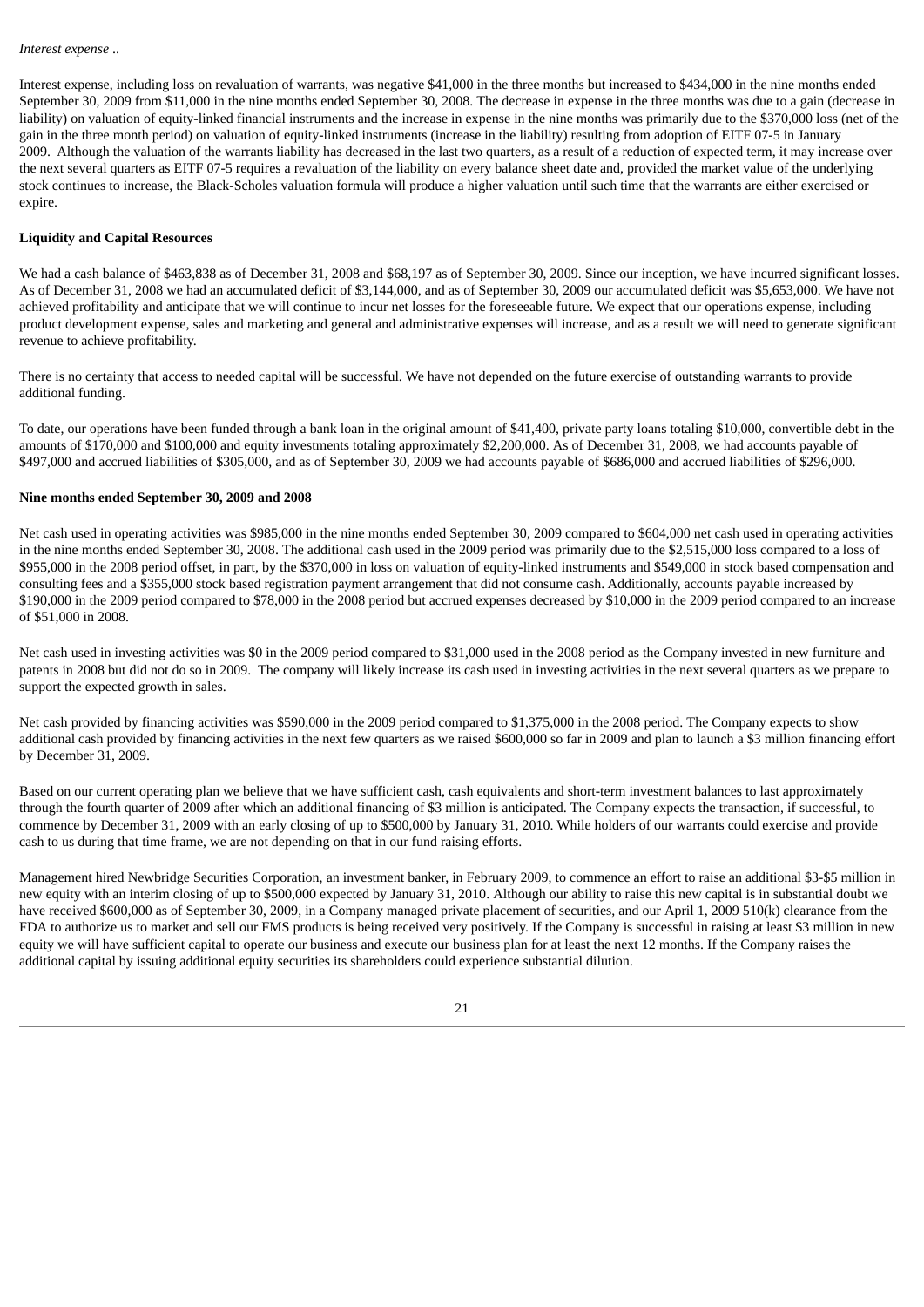The funds remaining from our October 2008 offering have allowed us to complete the testing and certification of our FMS unit and to receive, on April 1, 2009, final FDA clearance. We believe that our existing funds will also be sufficient to pay for normal operating expenses as we await additional funding. We have doubts about raising capital because of our early stage position and history of losses. We also note the recent economic downturn which has made the overall market nervous about investing.

Items such as delinquent convertible debt, totaling \$170,000, would be difficult to fully satisfy with the remaining proceeds of the past financing. We have been in contact with the holders of these convertible notes. These holders, while legally able to demand payments, have been willing to work with us regarding the satisfaction of their convertible debts, which could be either from conversion to our common stock or through repayment of the debt from funds raised in future financings. This note automatically converted to 620,095 common shares upon the October 19, 2009 effective date of our registration statement. Any formal payment demand by these convertible note holders prior to our securing additional financing would create a severe liquidity issue for the Company. Such note holders could bring a cause of action against the Company to compel repayment of the debt obligations which could deplete the Company's cash position. Because these note holders hold a secured interest in all our assets, they could seize our assets in such cause of action.

Certain amounts of payroll for three current and former officers were unpaid as of June 2008 and the individuals agreed to accept a reduction in the cash to ultimately be paid in exchange for future cash payments and new stock options. The individuals have agreed to be paid at such time as the Company obtains at least another \$3 million of additional equity financing, with the exception of Lawrence Gadbaw, our Chairman, who began receiving \$2,000 per month in October 2008 in repayment of his \$46,000 accrued salary liability in addition to a future cash payment of \$25,000 contingent on raising \$3 million. After another \$3 million of additional financing has been obtained, the amount due to current and former management and two board members will be paid from the proceeds of such financing.

We believe that we have sufficient funds to satisfy our obligations through the fourth quarter of 2009. We will need additional funds to continue to satisfy such obligations beyond that time period.

Our operating plan assumes that we will achieve certain levels of operating costs and expenses, as to which there can be no assurance that we will be able to achieve. This plan is completely dependent on our ability to raise additional capital through future financings. In addition, if events or circumstances occur such that we are unable to meet our operating plan as expected, we will be required to seek additional capital, pursue other strategic opportunities, or we will be forced to reduce the level of expenditures, which could have a material adverse effect on our ability to achieve our intended business objectives and to continue as a going concern. Even if we achieve our operating plan, we will be required to seek additional financing or strategic investments.

The current economic turmoil has a significant impact on the overall funding environment, and we cannot assure you that our opportunity will be positively received by potential investors. We are not planning on any significant capital or equipment investments and we will only have a few human resource additions over the next 12 months. A significant amount of funds will be utilized to launch our product into the market. With the expenses associated with FDA clearance having already been incurred, and with the product development primarily complete, future funds, if any, will be used primarily to launch our product into the market.

There can be no assurance that any additional financing will be available on acceptable terms, or at all. Furthermore, any equity financing likely will result in dilution to existing shareholders and any debt financing likely will include restrictive covenants.

We expect to continue to depend upon outside financing to sustain our operations for at least the next 12 months. Our ability to arrange financing from third parties will depend upon our operating performance and market conditions. Our inability to raise additional working capital at all or to raise it in a timely manner would negatively impact our ability to fund our operations, to generate revenues, and to otherwise execute our business plan, leading to the reduction or suspension of our operations and ultimately forcing us to go out of business. Should this occur, the value of any investment in our securities could be adversely affected, and an investor could lose a portion of or all of their investment.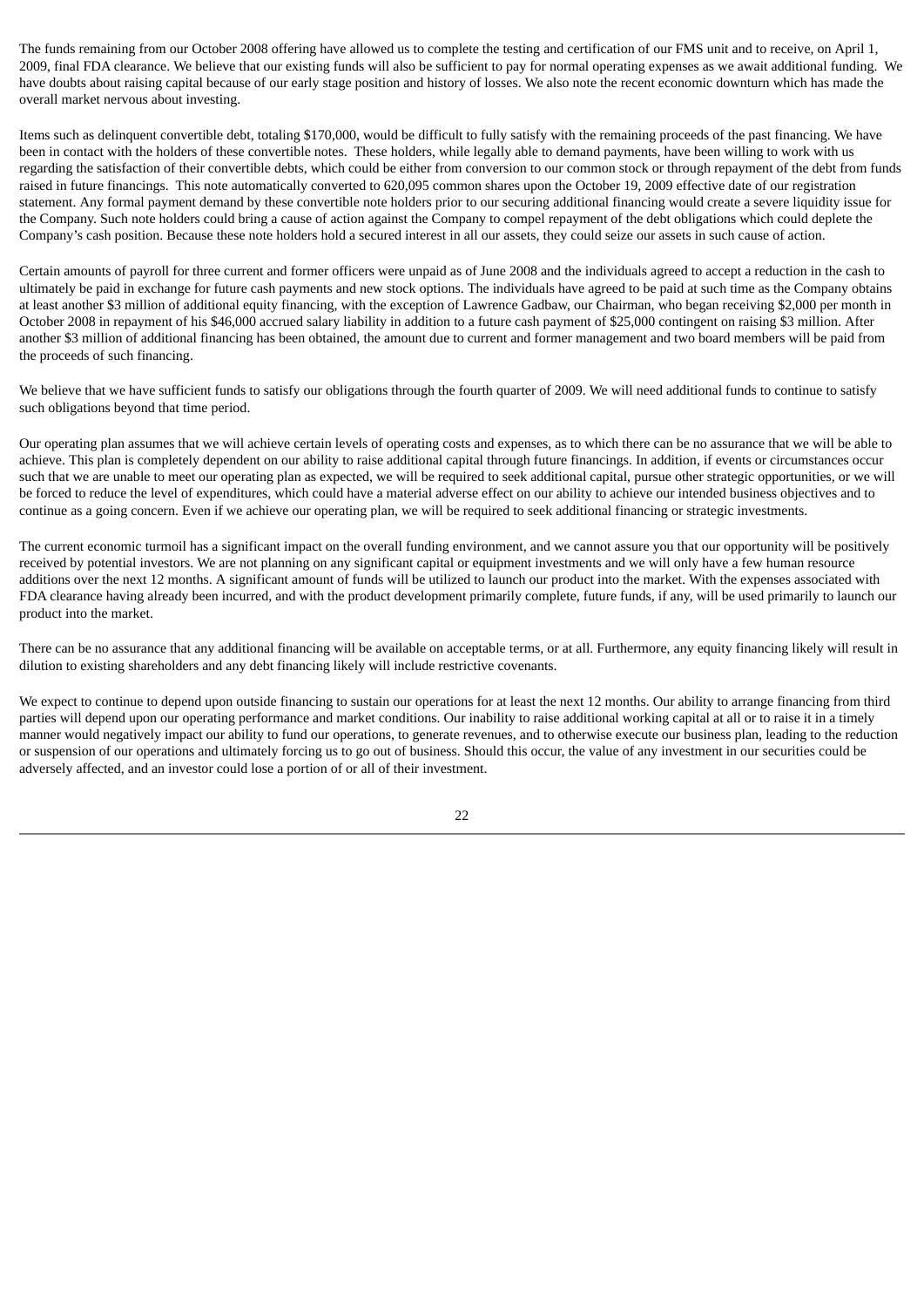## **ITEM 3. Quantitative and Qualitative Disclosures About Market Risk**

Not required.

## **ITEM 4T. Controls and Procedures**

- a) This quarterly report does not include a report of management's assessment regarding internal control over financial reporting or an attestation report of the Company's registered public accounting firm due to a transition period established by rules of the Securities and Exchange Commission for newly public companies.
- b) There were no changes in controls in financial reporting during the period ended September 30, 2009 that have materially affected, or are reasonably likely to materially affect, the Company's internal control over financial reporting.

### **PART II. OTHER INFORMATION**

# **ITEM 1. Legal Proceedings**

In April 2009, a former officer of the Company made a formal demand for payment of past wages and threatened to sue the company for in excess of \$100,000 if we did not meet his demand. Settlement discussions commenced but the parties were unable to reach an agreement. Thereafter, the former officer filed a lawsuit in Minnesota state court, Dakota County alleging claims for breach of contract and state claims for unpaid wages. The company answered the complaint and denied the allegations therein. The Company believes that the claims are without merit and continue to defend the claims. We are not a party to any other pending legal proceedings that, if decided adversely to us, would have a material adverse effect upon our business, results of operations or financial condition and are not aware of any threatened or contemplated proceeding by any governmental authority against our company. To our knowledge, we are not a party to any pending civil or criminal action or investigation

# **ITEM 1A. Risk Factors**

Not required.

#### **ITEM 2. Unregistered Sales of Equity Securities and Use of Proceeds**

On September 8, 2009 we issued 100,000 common shares to a consulting firm for their consulting services.

On September 8, 2009 we issued 10,000 common shares and a warrant to purchase 10,000 shares at \$.65 per share to an investor for his \$5,000 investment in the Company.

On September 8, 2009 we issued 10,000 common shares and a warrant to purchase 10,000 shares at \$.65 per share to an investor for her \$5,000 investment in the Company.

On September 25, 2009 we issued 20,000 common shares and a warrant to purchase 20,000 shares at \$.65 per share to an investor for her \$10,000 investment in the Company.

On September 25, 2009 we issued 30,000 common shares and a warrant to purchase 30,000 shares at \$.65 per share to co-investors for their \$15,000 investment in the Company.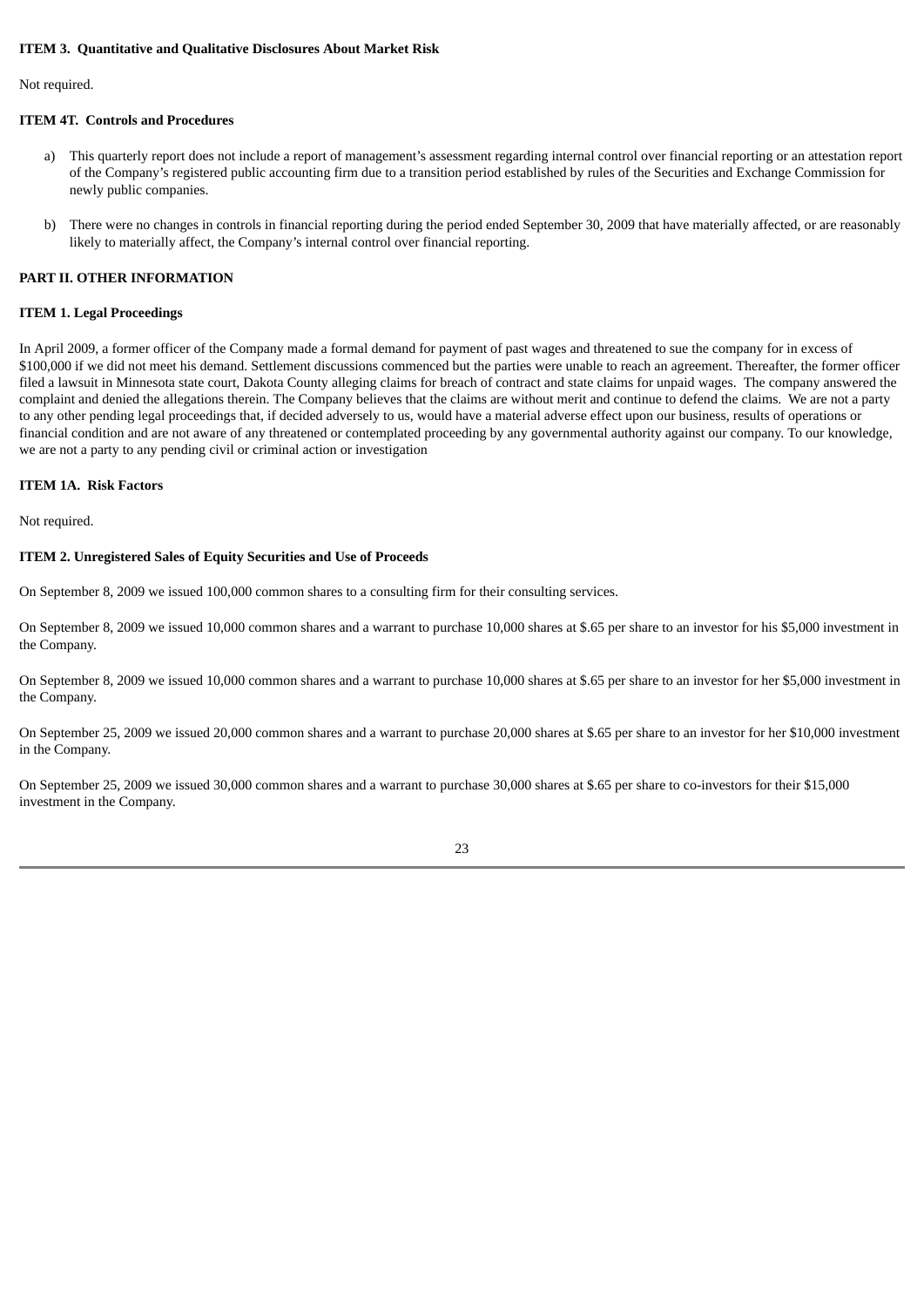On September 30, 2009 we issued 80,000 common shares and a warrant to purchase 80,000 shares at \$.65 per share to an investor for his \$40,000 investment in the company.

On October 2, 2009 we issued 30,000 common shares and a warrant to purchase 30,000 common shares at \$.65 per share to a consltant for their consulting services.

On October 15, 2009 we issued 3,000 common shares and a warrant to purchase 3,000 common shares at \$.65 per share to consultants for their consulting services.

On October 15, 2009 we issued 2,000 common shares and a warrant to purchase 2,000 common shares at \$.65 per share to a consultant for her consulting services.

On October 26, 2009 we issued a note, convertible into 200,000 common shares, and a warrant to purchase 200,000 shares at \$.65 per share to coinvestors for their \$100,000 investment in the Company.

Unless otherwise specified above, the Company believes that all of the above transactions were transactions not involving any public offering within the meaning of Section 4(2) of the Securities Act, since (a) each of the transactions involved the offering of such securities to a substantially limited number of persons; (b) each person took the securities as an investment for his/her/its own account and not with a view to distribution; (c) each person had access to information equivalent to that which would be included in a registration statement on the applicable form under the Securities Act; (d) each person had knowledge and experience in business and financial matters to understand the merits and risk of the investment; therefore no registration statement needed to be in effect prior to such issuances.

# **ITEM 3. Defaults Upon Senior Securities**

None.

## **ITEM 4. Submission of Matters to a Vote of Security Holders**

None

# **ITEM 5. Other Information**

None.

# **ITEM 6. Exhibits**

See the attached exhibit index.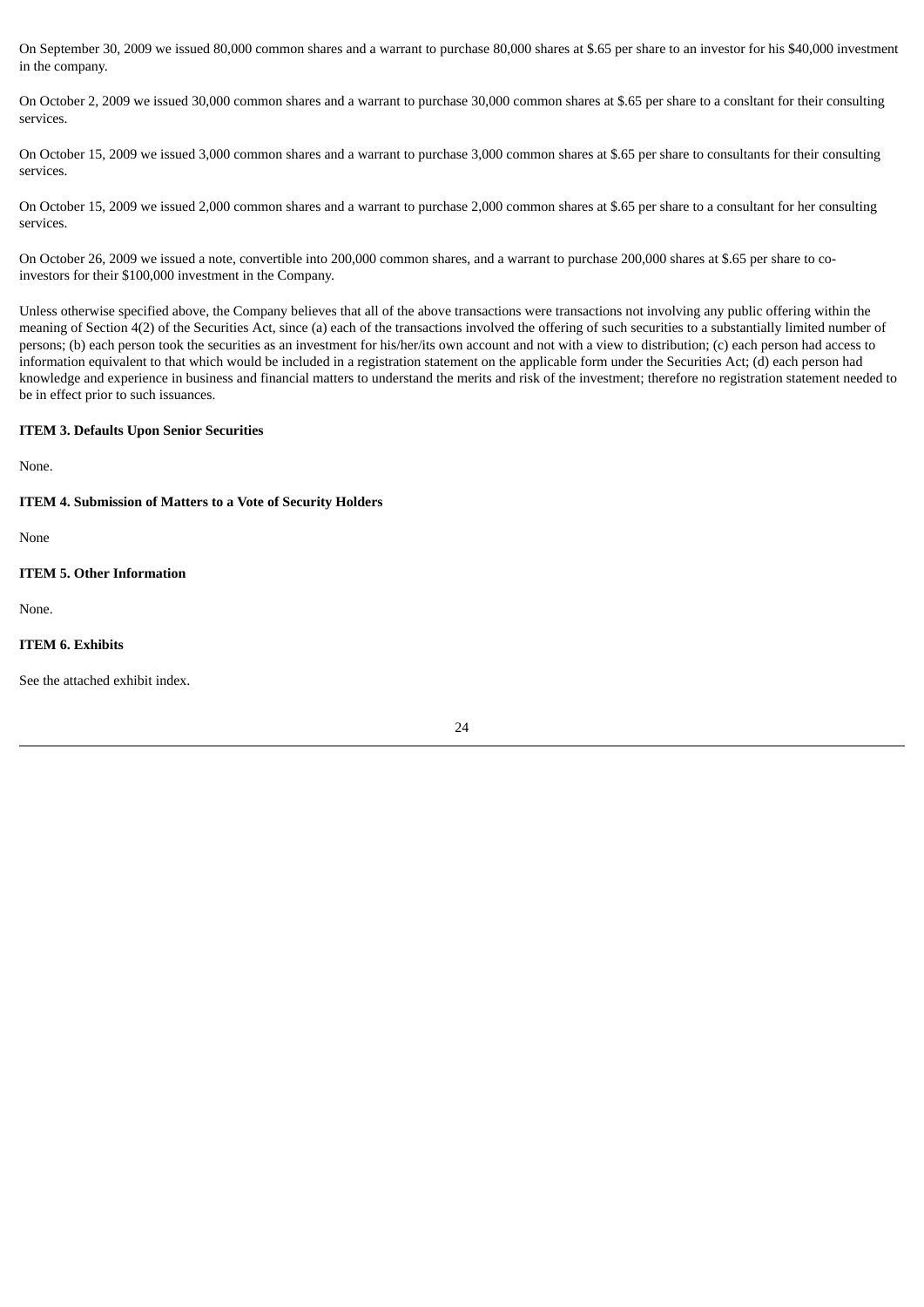## **SIGNATURES:**

Pursuant to the requirements of the Securities Exchange Act of 1934, the registrant has duly caused this report to be signed on its behalf by the undersigned thereunto duly authorized.

Date: November 25, 2009 **BIODRAIN MEDICAL, INC.**

By: /s/ Kevin R. Davidson President, Chief Executive Officer and Chief Financial Officer (Principal Executive Officer and Principal Financial Officer)

# **EXHIBIT INDEX**

Form 10-Q The quarterly period ended September 30, 2009

Exhibit No. Description

31.1\* Certification of Principal Executive Officer and Principal Financial Officer pursuant to Section 302 of the Sarbanes-Oxley Act of 2002.

32.1\* Certification of Principal Executive Officer and Principal Financial Officer pursuant to Section 906 of the Sarbanes-Oxley Act of 2002.

\* Filed herewith.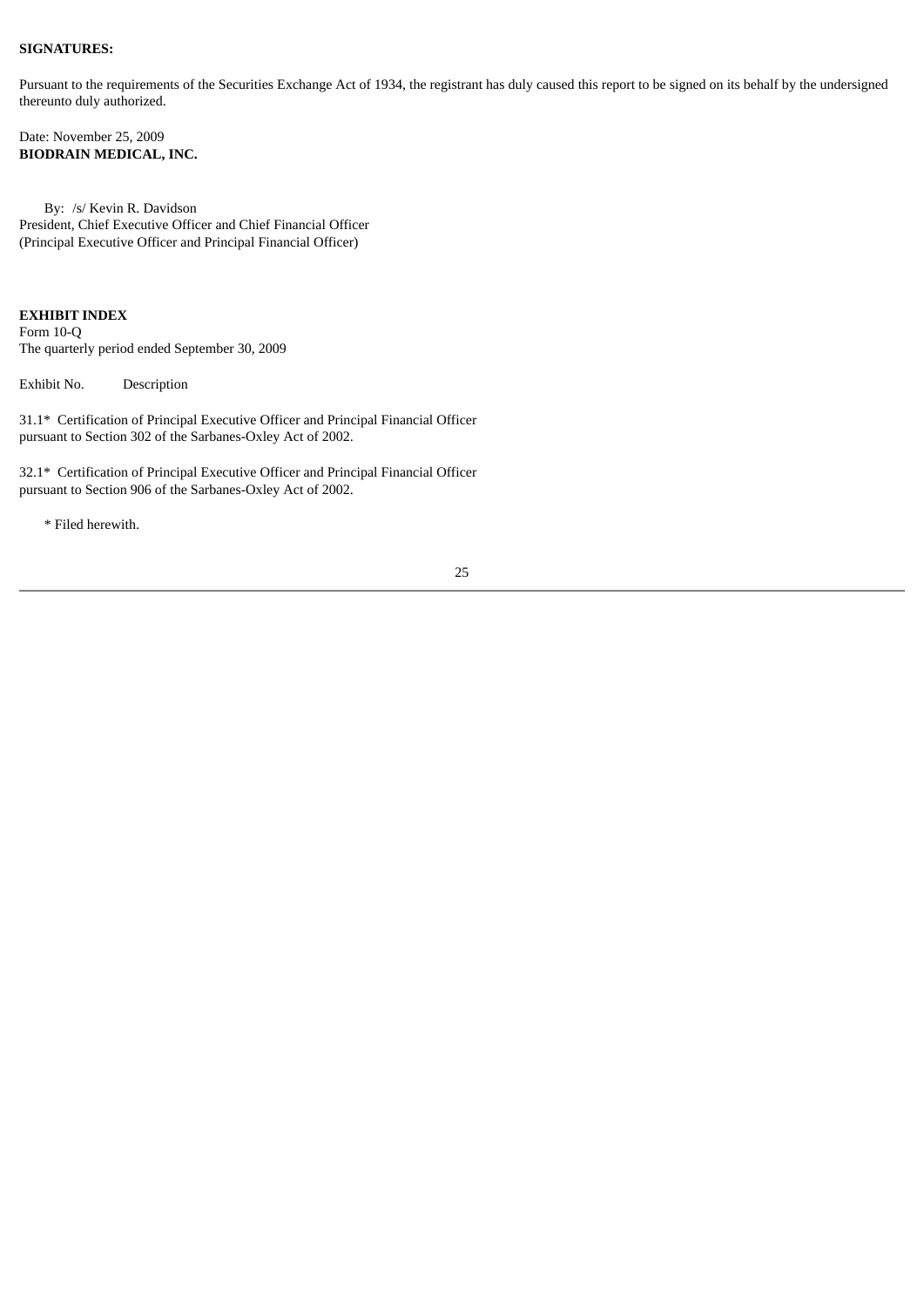# CERTIFICATION OF PRINCIPAL EXECUTIVE OFFICER AND PRINCIPAL FINANCIAL OFFICER PURSUANT TO SECTION 302 OF THE SARBANES-OXLEY ACT OF 2002

I, Kevin R. Davidson, certify that:

1. I have reviewed this Quarterly Report on Form 10-Q for the quarter ending September 30, 2009 of BioDrain Medical, Inc.;

2. Based on my knowledge, this report does not contain any untrue statement of a material fact or omit to state a material fact necessary to make the statements made, in light of the circumstances under which such statements were made, not misleading with respect to the period covered by this report;

3. Based on my knowledge, the financial statements and other financial information included in this report, fairly present in all material respects the financial condition, results of operations and cash flows of the registrant as of, and for, the periods presented in this report;

4. Acting as both the Principal Executive Officer and the Principal Financial Officer, I am responsible for establishing and maintaining disclosure controls and procedures (as defined in Exchange Act Rules 13a-15(e) and 15d-15(e)) for the registrant. This quarterly report does not include a report of management's assessment regarding internal control over financial reporting or an attestation report of the Company's registered public accounting firm due to a transition period established by rules of the Securities and Exchange Commission for newly public companies. I have;

(a) Designed such disclosure controls and procedures, or caused such disclosure controls and procedures to be designed under my supervision, to ensure that material information relating to the small business issuer is made known to me by others within this entity, particularly during the period in which this report is being prepared;

(b) Evaluated the effectiveness of the registrant's disclosure controls and procedures and presented in this report our conclusions about the effectiveness of the disclosure controls and procedures, as of the end of the period covered by this report based on such evaluation; and

(c) Disclosed in this report any change in the small business issuer's internal control over financial reporting that occurred during the small business issuer's most recent fiscal quarter (the small business issuer's fourth fiscal quarter in the case of an annual report) that has materially affected, or is reasonably likely to materially affect, the small business issuer's internal control over financial reporting;

5. I have disclosed, based on our most recent evaluation of internal control over financial reporting, to the small business issuer's auditors and the audit committee of small business issuer's board of directors (or persons performing the equivalent functions):

(a) All significant deficiencies and material weaknesses in the design or operation of internal control over financial reporting which are reasonably likely to adversely affect the small business issuer's ability to record, process, summarize and report financial information; and

(b) Any fraud, whether or not material, that involves management or other employees who have a significant role in the small business issuer's internal control over financial reporting.

Date: November 25, 2009

/s/ Kevin R. Davidson Kevin R. Davidson Chief Executive Officer (Principal Executive Officer and Principal Financial Officer)